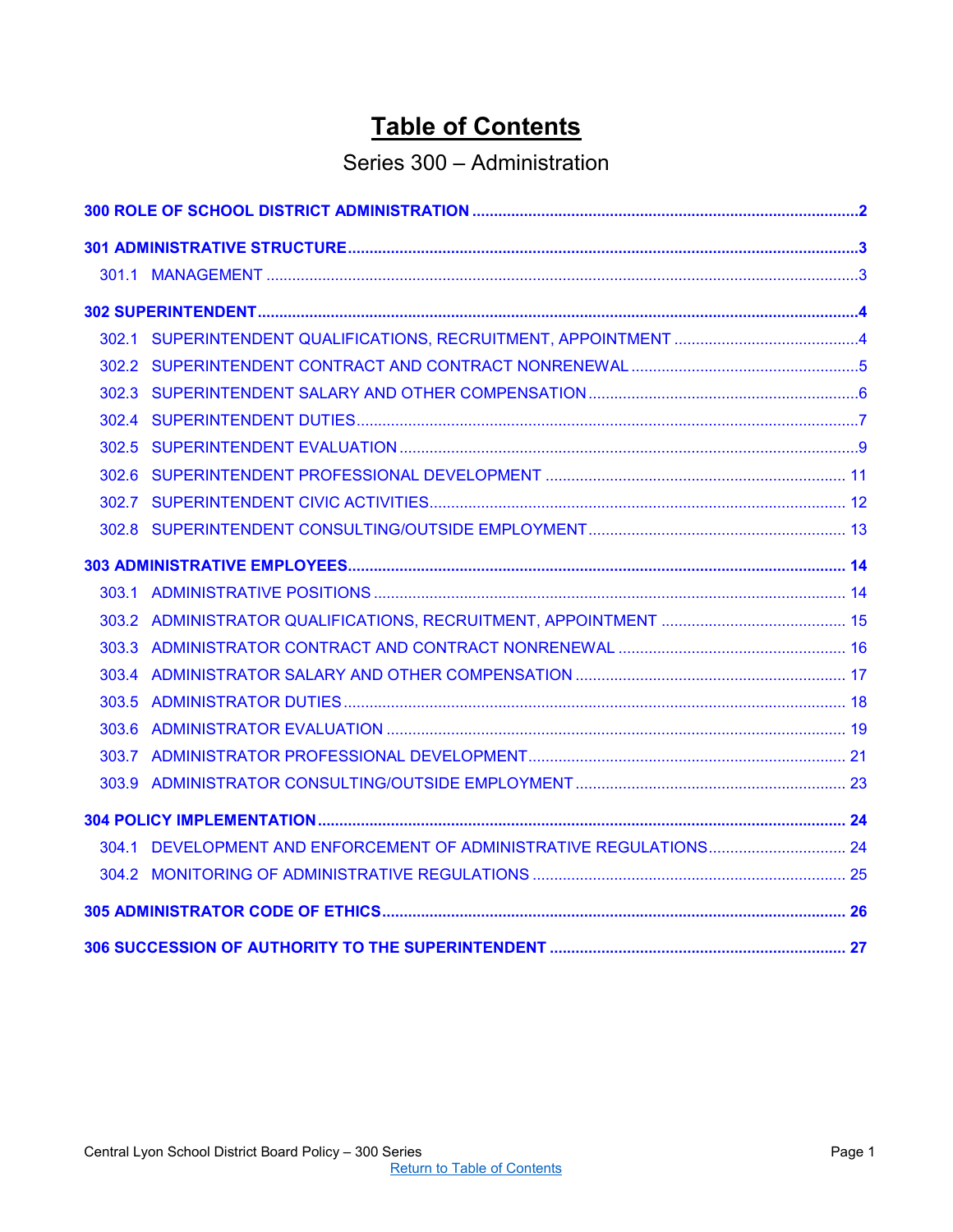## <span id="page-1-0"></span>**300 ROLE OF SCHOOL DISTRICT ADMINISTRATION**

In this series of the board policy manual, the board defines the role and the employment of school district administrators. Policies in the 400 Series, "Employees," also apply to administrators unless a more specific policy exists in the 300 Series, "Administration."

School district administrators have been given a great opportunity and responsibility to manage the school district, to provide educational leadership, and to implement the educational philosophy of the school district. They are responsible for the day-to-day operations of the school district. In carrying out these operations, the administrators are guided by board policies, the law, the needs of the students, and the wishes of the citizens in the school district community.

It is the responsibility of the administrators to implement and enforce the policies of the board, to oversee employees, to monitor educational issues confronting the school district, and to inform the board about school district operations.

While the board holds the superintendent ultimately responsible for these duties, the principals are more directly responsible for educational results, for the administration of the school facilities and for the employees.

The board and the administration will work together to share information and decisions under the management team concept.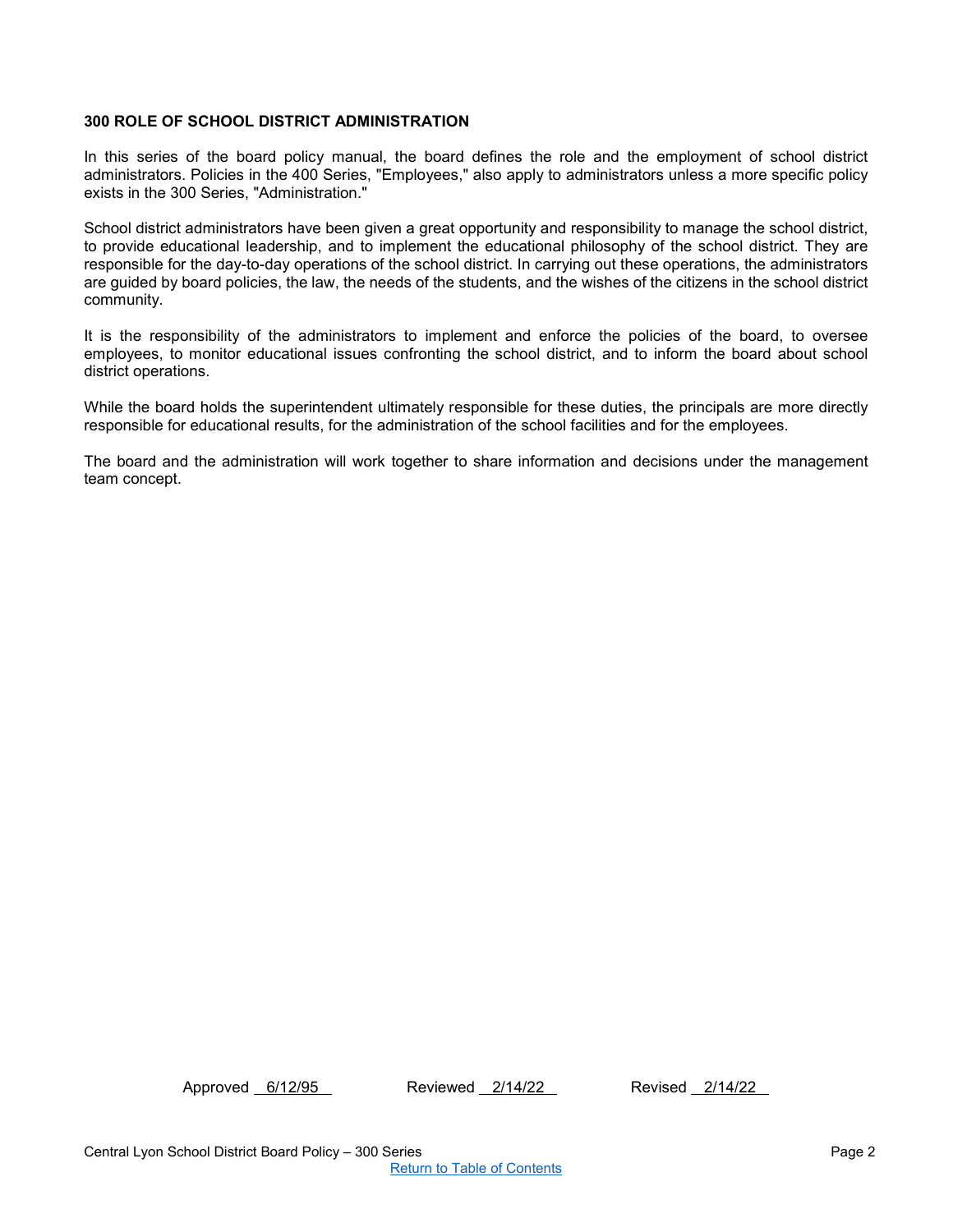## <span id="page-2-1"></span><span id="page-2-0"></span>**301 ADMINISTRATIVE STRUCTURE**

#### 301.1 MANAGEMENT

The board and the administrators will work together in making decisions and setting goals for the school district. This effort is designed to obtain, share, and use information to solve problems, make decisions, and formulate school district policies and regulations.

It is the responsibility of each administrator to fully participate in the management of the school district by investigating, analyzing, and expressing their views on issues. Those board members or administrators with special expertise or knowledge of an issue may be called upon to provide information. Each board member and administrator will support the decisions reached on the issues confronting the school district.

The board is responsible for making the final decision in matters pertaining to the school district.

It is the responsibility of the superintendent to develop guidelines for cooperative decision-making.

Legal Reference: Iowa Code § 279.8

Cross Reference: 301 Administrative Structure

Approved 6/12/95 Reviewed 2/14/22 Revised 2/14/22

Central Lyon School District Board Policy – 300 Series Page 3

[Return to Table of Contents](#page-0-0)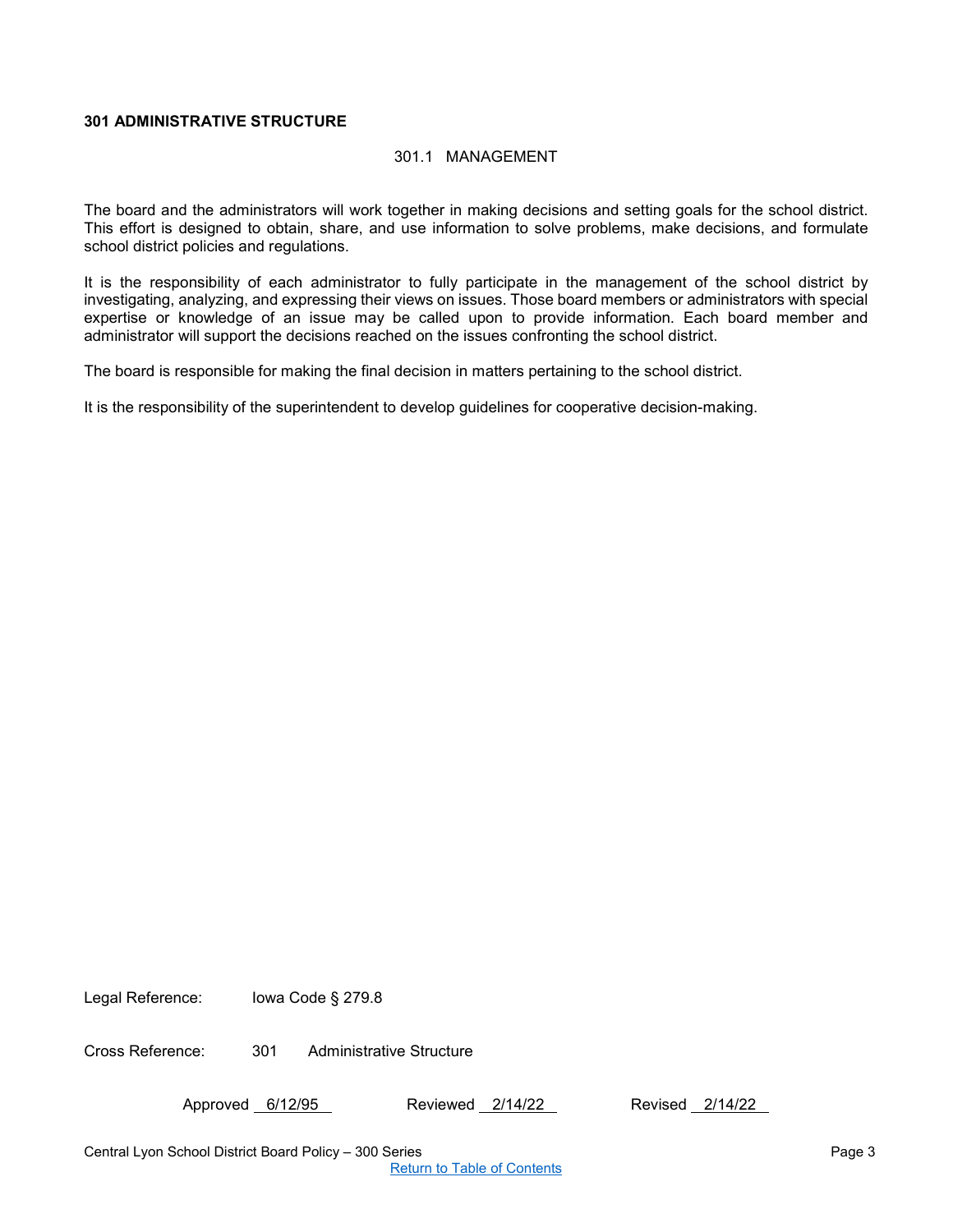## <span id="page-3-1"></span><span id="page-3-0"></span>**302 SUPERINTENDENT**

#### 302.1 SUPERINTENDENT QUALIFICATIONS, RECRUITMENT, APPOINTMENT

The board will employ a superintendent to serve as the chief executive officer of the board, to conduct the daily operations of the school district, and to implement board policy with the power and duties prescribed by the board and the law.

The board will consider applicants that meet or exceed the standards set by the Iowa Department of Education and the qualifications established in the job description for the superintendent position. In employing a superintendent, the board will consider the qualifications, credentials and records of the applicants without regard to race, color, creed, religion, sex, national origin, age, sexual orientation, gender identity or disability. In keeping with the law, however, the board will consider the veteran status of the applicants. The board will look closely at the training, experience, skill and demonstrated competence of qualified applicants in making its final decision.

In choosing a superintendent, the board will also consider the school district's educational philosophy, financial situation, organizational structure, education programs, and other factors deemed relevant by the board.

The board may contract for assistance in the search for a superintendent.

| Legal Reference: |                     | 29 U.S.C. §§ 621-634<br>42 U.S.C. §§ 2000e et seq.<br>lowa Code §§ 21.5(1)(i); 35C; 216; 279.8, .20.<br>281 I.A.C. 12.4(4).        |
|------------------|---------------------|------------------------------------------------------------------------------------------------------------------------------------|
| Cross Reference: | 200.3<br>301<br>302 | 200.2 Powers of the Board of Directors<br>Responsibilities of the Board of Directors<br>Administrative Structure<br>Superintendent |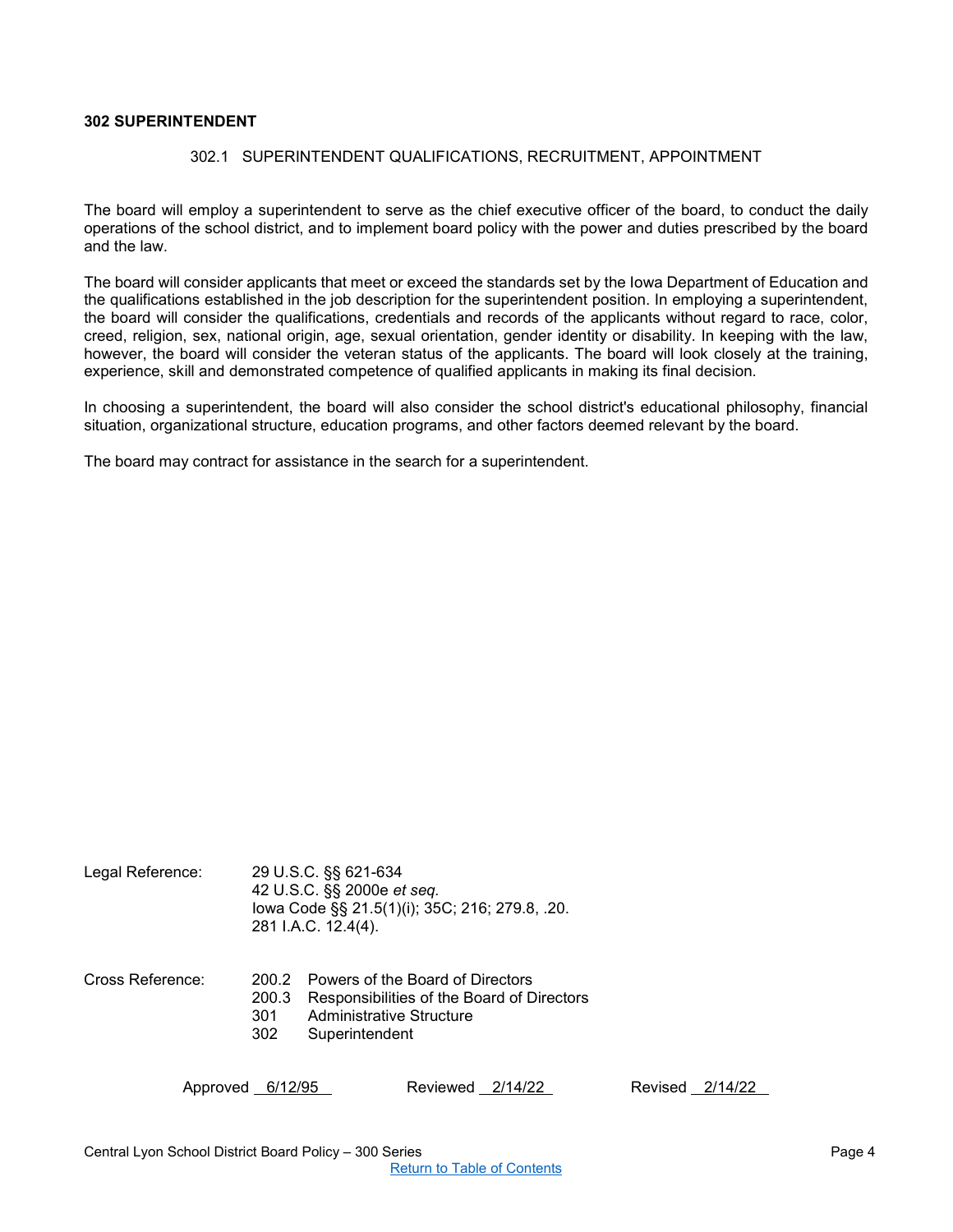## 302.2 SUPERINTENDENT CONTRACT AND CONTRACT NONRENEWAL

<span id="page-4-0"></span>The length of the contract for employment between the superintendent and the board is determined by the board. The contract will begin on July 1 and end on June 30. The contract will state the terms of employment and shall not exceed three years.

The first three consecutive years of a contract issued to a newly employed superintendent is considered a probationary period. The probationary period may be extended for an additional year upon the consent of the superintendent. In the event of termination of a probationary or nonprobationary contract, the board will afford the superintendent appropriate due process, as required by law. The superintendent and board may mutually agree to terminate the superintendent's contract at any time.

It is the responsibility of the board to provide the contract for the superintendent. The board may issue a temporary and nonrenewable contract in accordance with law.

If the superintendent wishes to resign, to be released from a contract, or to retire, the superintendent must comply with applicable law and board policies.

Legal Reference: *Martin v. Waterloo Community School District*, 518 N.W. 2d 381 (Iowa 1994). *Cook v Plainfield Community School District*, 301 N.W.2d 771 (Iowa App. 1980). *Board of Education of Fort Madison Community School District v. Youel*, 282 N.W.2d 677 (Iowa 1979). *Briggs v Board of Directors of Hinton Community School District*, 282 N.W.2d 740 (Iowa 1979). *Luse v. Waco Community School District of Henry Co*., 258 Iowa 1087, 141 N.W.2d 607 (1966). Iowa Code § 279. 281 I.A.C. 12.4

Cross Reference: 302 Superintendent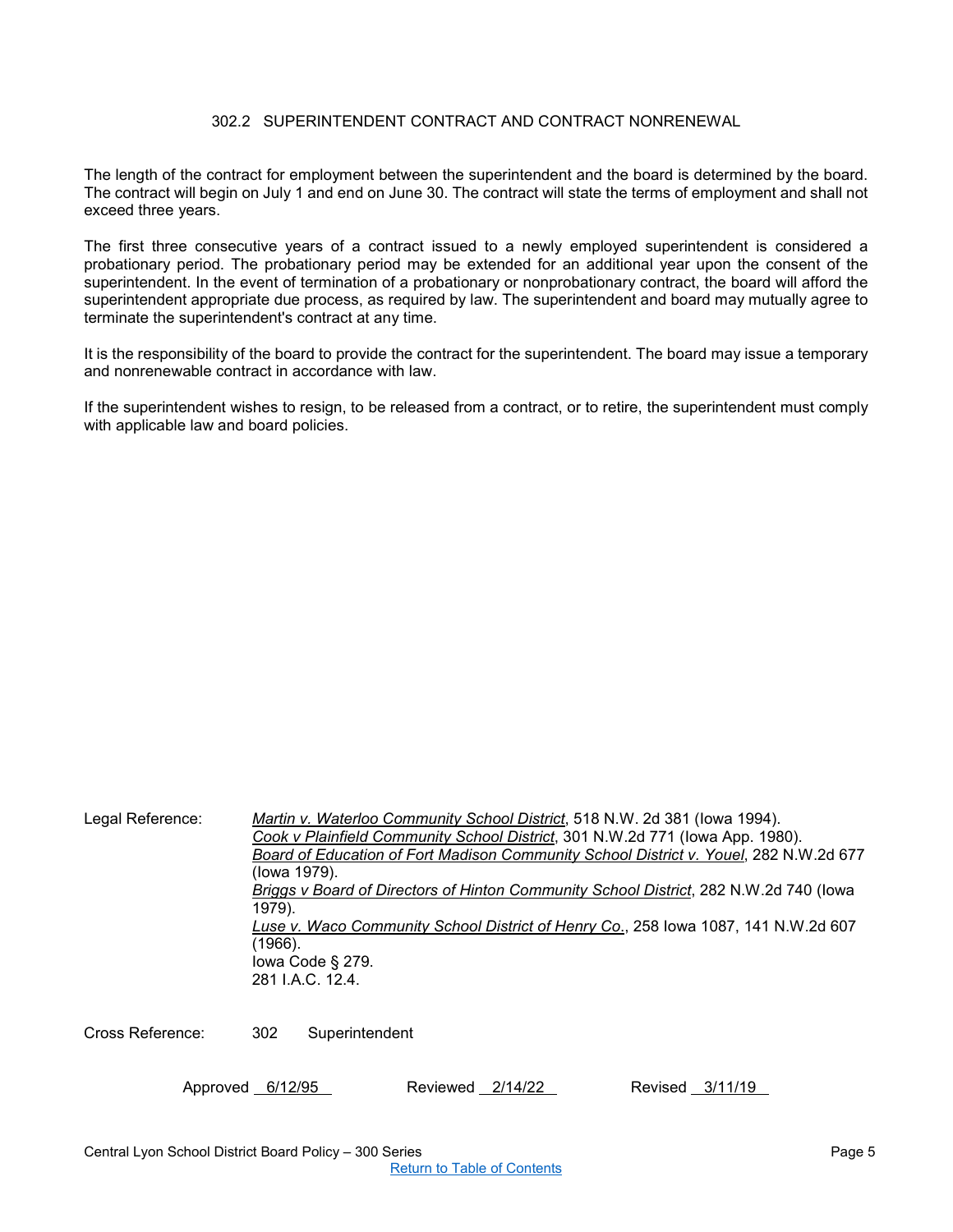## 302.3 SUPERINTENDENT SALARY AND OTHER COMPENSATION

<span id="page-5-0"></span>The board has complete discretion to set the salary of the superintendent. It is the responsibility of the board to set the salary and benefits of the superintendent at a level that will include consideration of, but not be limited to, the economic condition of the school district and the training, experience, skill, and demonstrated competence of the superintendent. The salary is set at the beginning of each contract term.

In addition to the salary and benefits, the superintendent's actual and necessary expenses are paid by the school district when the superintendent is performing work-related duties. It is within the discretion of the board to pay dues to professional organizations for the superintendent.

The board may approve the payment of dues and other benefits or compensation over and above the superintendent's contract. Approval of dues and other benefits or compensation will be included in the records of the board in accordance with board policy.

| Legal Reference: | lowa Code §§ 279.8, .20.<br>1984 Op. Att'y Gen. 47. |
|------------------|-----------------------------------------------------|
|                  |                                                     |

Cross Reference: 302 Superintendent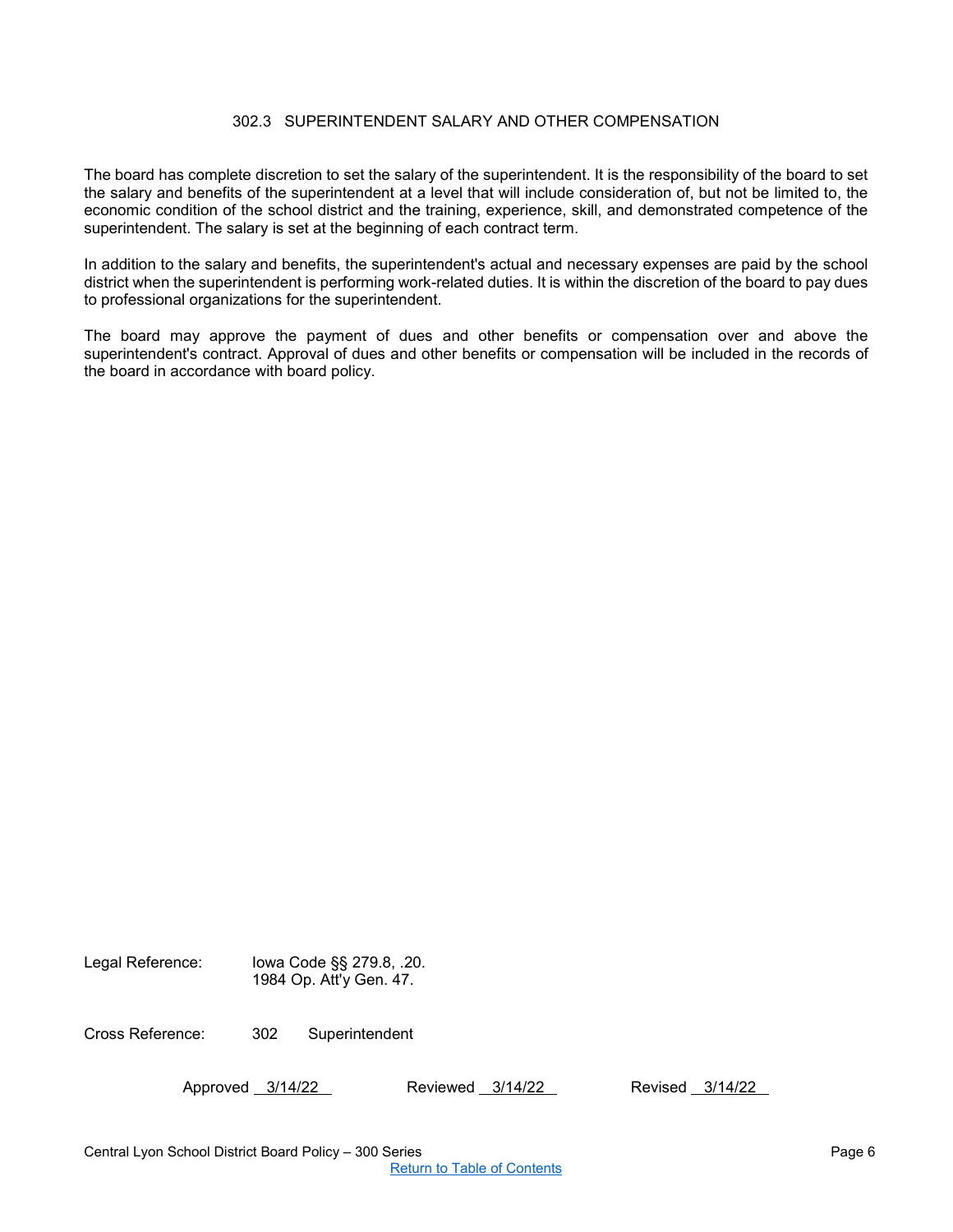## 302.4 SUPERINTENDENT DUTIES

<span id="page-6-0"></span>The board employs a superintendent of schools to serve as the chief executive officer of the board. The board delegates to the superintendent the authority to implement board policy and to execute decisions made by the board concerning the internal operations of the school district, unless specifically stated otherwise.

The superintendent is responsible for the implementation and execution of board policy and the observance of board policy by employees and students. The superintendent is responsible for overall supervision and discipline of employees and the education program.

In executing the above-stated duties, the superintendent will consider the financial situation of the school district as well as the needs of the students. Specifically, the superintendent:

- Interprets and implements all board policies and all state and federal laws relevant to education;
- Supervises, either directly or through delegation, all activities of the school system according to, and consistent with, the policies of the board;
- Represents the board as a liaison between the school district and the community;
- Establishes and maintains a program of public relations to keep the public well-informed of the activities and needs of the school district, effecting a wholesome and cooperative working relationship between the school district and the community;
- Attends and participates in all meetings of the board, except when the superintendent has been excused, and makes recommendations affecting the school district;
- Reports to the board on such matters as deemed material to the understanding and proper management of the school district or as the board may request;
- Assumes responsibility for the overall financial planning of the district and for the preparation of the annual budget, and submits it to the board for review and approval;
- Establishes and maintains efficient procedures and effective controls for all expenditures of school district funds in accordance with the adopted budget, subject to the direction and approval of the board;
- Files, or causes to be filed, all reports required by law;
- Makes recommendations to the board for the selection of employees for the school district;
- Makes and records assignments and transfers of all employees pursuant to their qualifications;
- Employs such employees as may be necessary, within the limits of budgetary provisions and subject to the board's approval;
- Recommends to the board, for final action, the promotion, salary change, demotion, or dismissal of any employee;
- Prescribes rules for the classification and advancement of students, and for the transfer of students from one building to another in accordance with board policies;
- Summons employees of the school district to attend such regular and occasional meetings as are necessary to carry out the education program of the school district;
- Supervises methods of teaching, supervision, and administration in effect in the schools;
- Attends such conventions and conferences as are necessary to keep informed of the latest educational trends;
- Accepts responsibility for the general efficiency of the school system, for the development of the employees, and for the educational growth and welfare of the students;
- Defines educational needs and formulates policies and plans for recommendation to the board;
- Makes administrative decisions necessary for the proper functioning of the school district;
- Responsible for scheduling the use of buildings and grounds by all groups and/or organizations;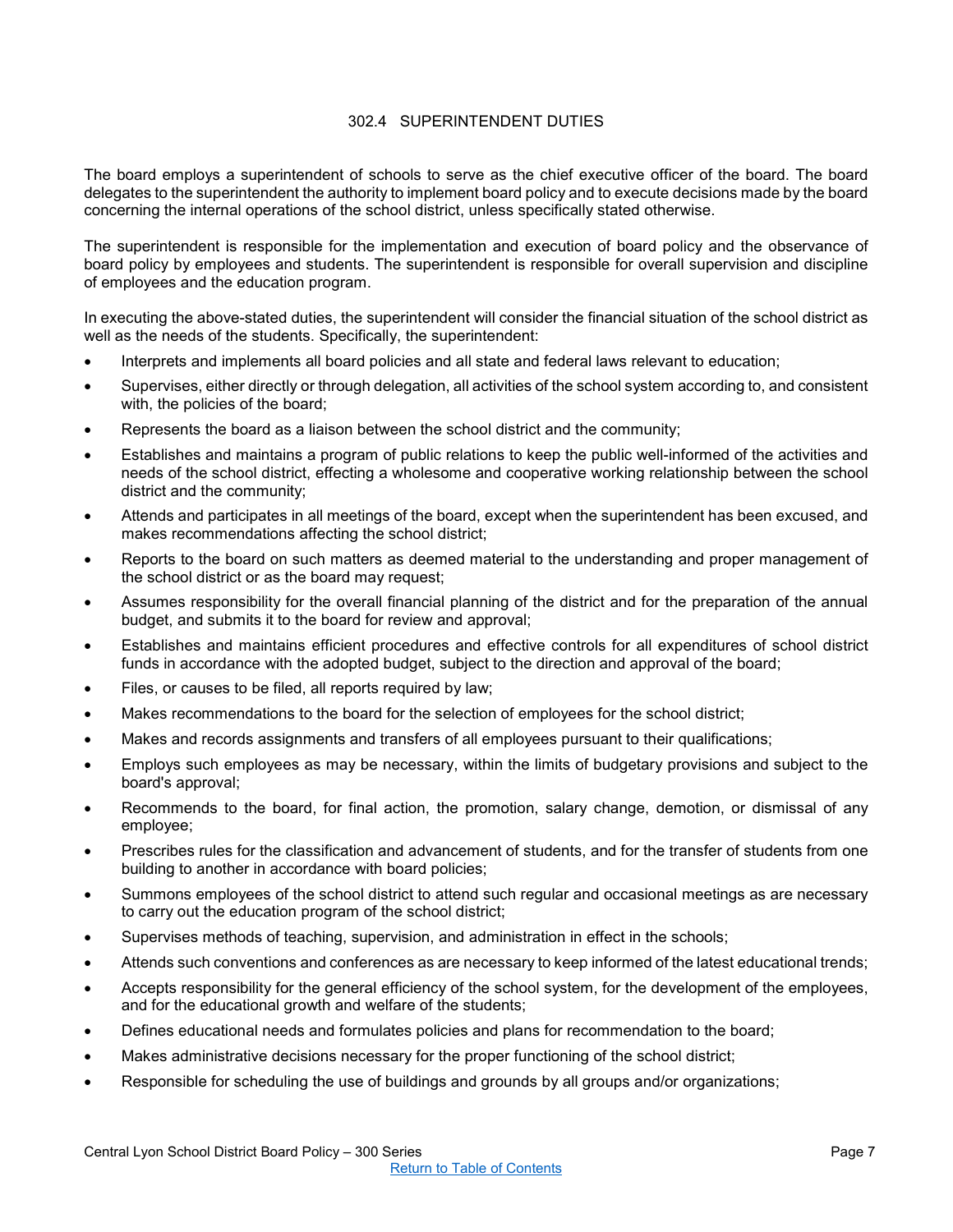- Acts as the purchasing agent for the board, and establishes procedures for the purchase of books, materials and supplies;
- Approves vacation schedules for employees;
- Conducts periodic district administration meetings;
- Performs other duties as may be assigned by the board.
- Supervises the establishment or modification of the boundaries of school attendance and transportation areas subject to approval of the board; and
- Directs studies of buildings and sites, taking into consideration population trends and the educational and cultural needs of the district in order to ensure timely decisions by the board and the electorate regarding construction and renovation projects.

This list of duties will not act to limit the board's authority and responsibility over the superintendent. In executing these duties and others the board may delegate, the superintendent will consider the school district's financial condition as well as the needs of the students in the school district.

| Legal Reference: |                   | lowa Code §§ 279.8, .20, 23A.<br>281 I.A.C. 12.4(4).                                           |
|------------------|-------------------|------------------------------------------------------------------------------------------------|
| Cross Reference: | 209<br>301<br>302 | Board of Directors' Management Procedures<br><b>Administrative Structure</b><br>Superintendent |

Approved 6/12/95 Reviewed 2/14/22 Revised 2/14/22

Central Lyon School District Board Policy – 300 Series Page 8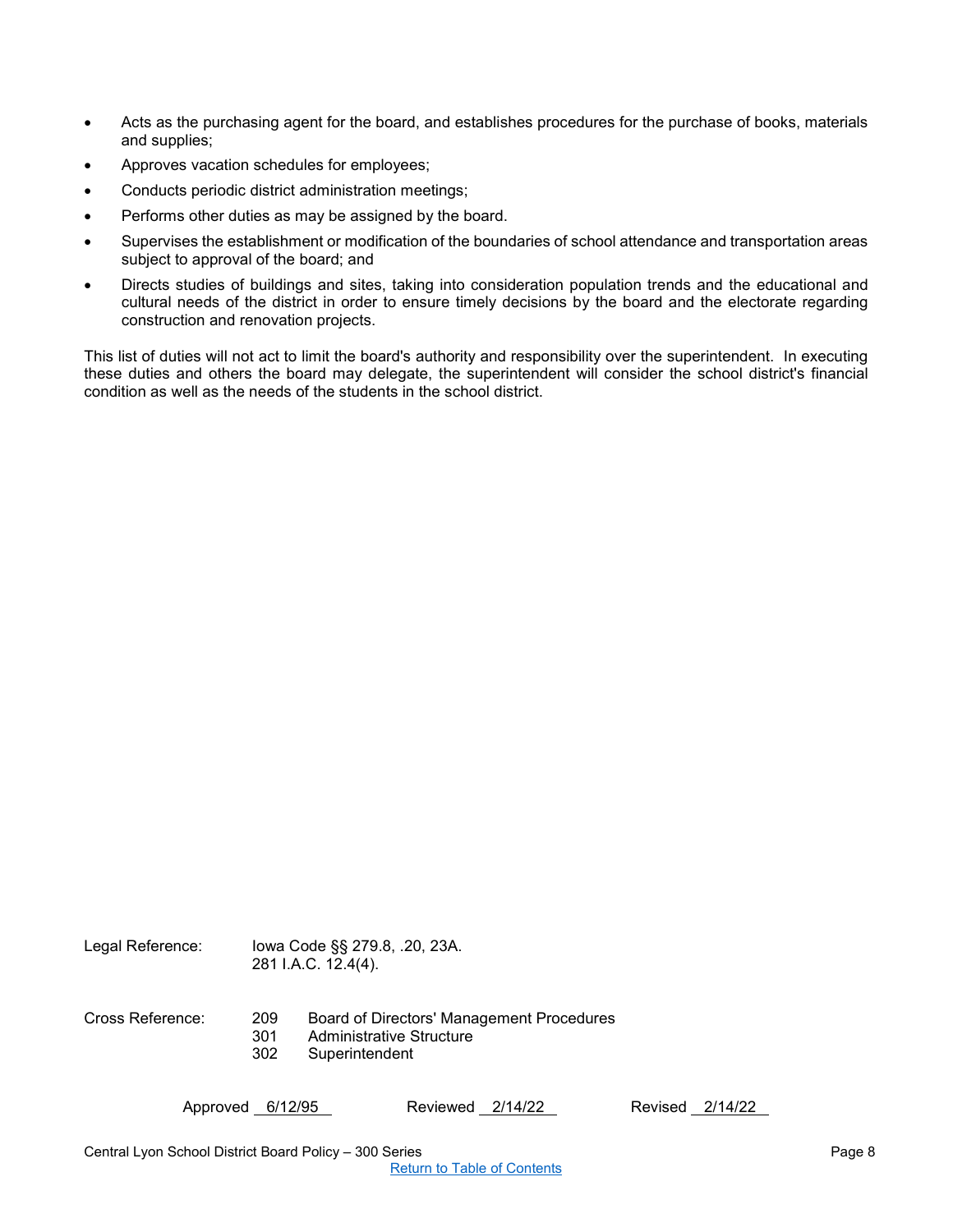## 302.5 SUPERINTENDENT EVALUATION

<span id="page-8-0"></span>The board will conduct an ongoing evaluation of the superintendent's skills, abilities, and competence. At a minimum, the board will formally evaluate the superintendent on an annual basis. The goal of the superintendent's formal evaluation is to ensure the education program for the students is carried out, promote growth in effective administrative leadership, clarify the superintendent's role, clarify the immediate priorities of the board, and develop a working relationship between the board and the superintendent. This policy supports and does not preclude the ongoing, informal evaluation of the superintendent's skills, abilities and competence.

The superintendent will be an educational leader who promotes the success of all students by:

- **Facilitating the development, articulation, implementation, Mission, Vision and Core Values:** Develop, advocate and enact a shared mission, vision, and core values of high-quality education and academic success and well-being of each student.
- **Ethics and Professional Norms:** Act ethically and according to professional norms to promote each student's academic success and well-being.
- **Equity and Cultural Responsiveness:** Strive for equity of educational opportunity and culturally responsive practices to promote each student's academic success and well-being.
- **Curriculum, Instruction and Assessment:** Develop and support intellectually rigorous and coherent systems of curriculum, instruction and assessment to promote each student's academic success and wellbeing.
- **Community Care and Support for Students:** Cultivate an inclusive, caring and supportive school community that promotes the academic success and well-being of each student.
- **Professional Capacity of School Personnel:** Develop the professional capacity and practice of school personnel to promote each student's academic success and well-being.
- **Professional Community for Teachers and Staff:** Foster a professional community of teachers and professional staff to promote each student's academic success and well-being.
- **Meaningful Engagement of Families and Community:** Engage families and the community in meaningful, reciprocal, and mutually beneficial ways to promote each student's academic success and wellbeing.
- **Operations and Management:** Manage school operations and resources to promote each student's academic success and well-being.
- **School Improvement:** Act as an agent of continuous improvement to promote each student's academic success and well-being.

The formal evaluation will be based upon the following principles:

- The evaluation criteria will be in writing, clearly stated and mutually agreed upon by the board and the superintendent. The criteria will be related to the job description, the Iowa Standards for School Leaders, the school district's goals, and the goals of the administrator's individual professional development plan.
- At a minimum, the evaluation process will be conducted annually at a time agreed upon;
- Each board member will have an opportunity to individually evaluate the superintendent, and these individual evaluations will be compiled into an overall evaluation from the entire board;
- The superintendent will conduct a self-evaluation prior to discussing the board's evaluation, and the board as a whole will discuss its evaluation with the superintendent;
- The board may discuss its evaluation of the superintendent in closed session upon a request from the superintendent and if the board determines its discussion in open session will needlessly and irreparably injure the superintendent's reputation; and,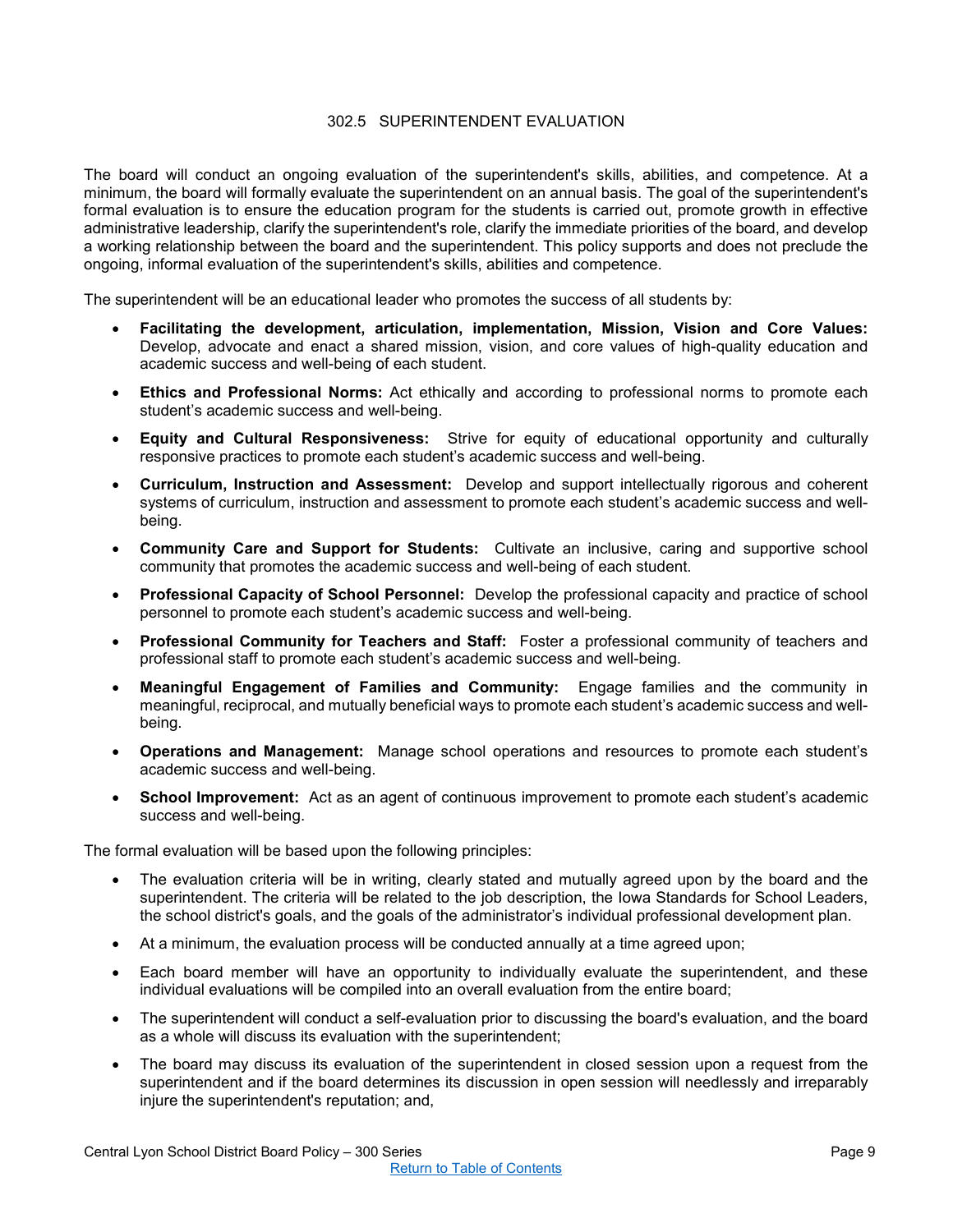• The individual evaluation by each board member, if individual board members so desire, will not be reviewed by the superintendent. Board members are encouraged, however, to communicate their criticisms and concerns to the superintendent in the closed session. The board president will develop a written summary of the individual evaluations, including both the strengths and the weaknesses of the superintendent, and place it in the superintendent's personnel file to be incorporated into the next cycle of evaluations.

| Legal Reference: | Wedergren v. Board of Directors, 307 N.W.2d 12 (lowa 1981).<br>lowa Code §§ 279.8, .20, .23, .23A.<br>281 I.A.C. Ch. 83; 12.3(4). |                                   |                  |  |         |  |         |
|------------------|-----------------------------------------------------------------------------------------------------------------------------------|-----------------------------------|------------------|--|---------|--|---------|
| Cross Reference: | 212<br>302                                                                                                                        | Closed Sessions<br>Superintendent |                  |  |         |  |         |
| Approved 3/14/22 |                                                                                                                                   |                                   | Reviewed 3/14/22 |  | Revised |  | 3/14/22 |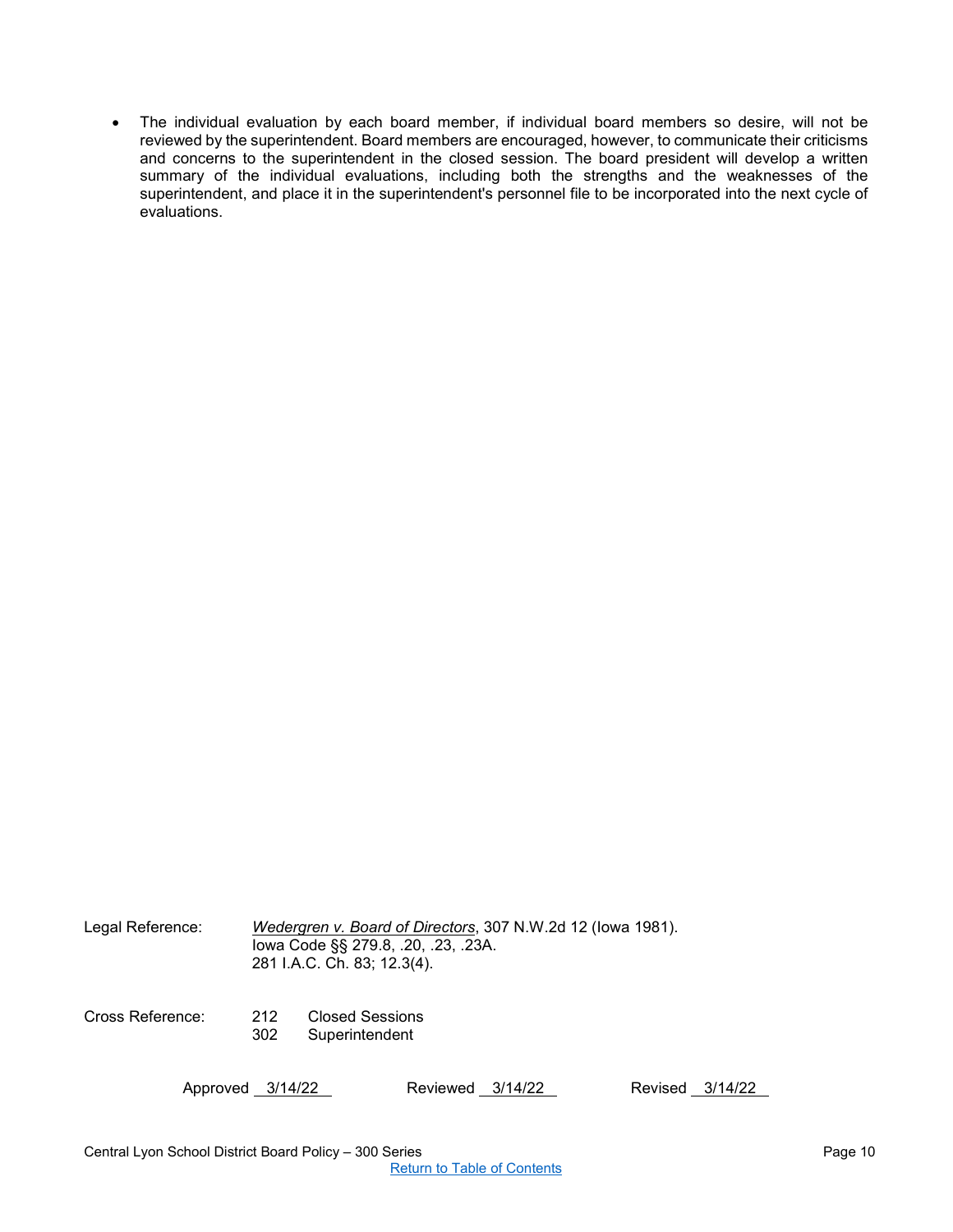## 302.6 SUPERINTENDENT PROFESSIONAL DEVELOPMENT

<span id="page-10-0"></span>The board encourages the superintendent to continue professional growth by being involved in professional organizations, attending conferences, continuing education, and participating in other professional activities.

It is the responsibility of the superintendent to arrange the superintendent's schedule in order to enable attendance at various conferences and events. If a conference or event requires the superintendent to be absent from the office for more than three days, requires overnight travel, or involves unusual expense, the superintendent will bring it to the attention of the board president prior to attending the event.

The superintendent will report to the board after an event.

| Legal Reference: | lowa Code § 279.8<br>281 I.A.C. 12.7. |  |                                                                               |         |         |  |
|------------------|---------------------------------------|--|-------------------------------------------------------------------------------|---------|---------|--|
| Cross Reference: | 303.7<br>401.7                        |  | Administrator Professional Development<br><b>Employee Travel Compensation</b> |         |         |  |
|                  | Approved 3/14/22                      |  | Reviewed 3/14/22                                                              | Revised | 3/14/22 |  |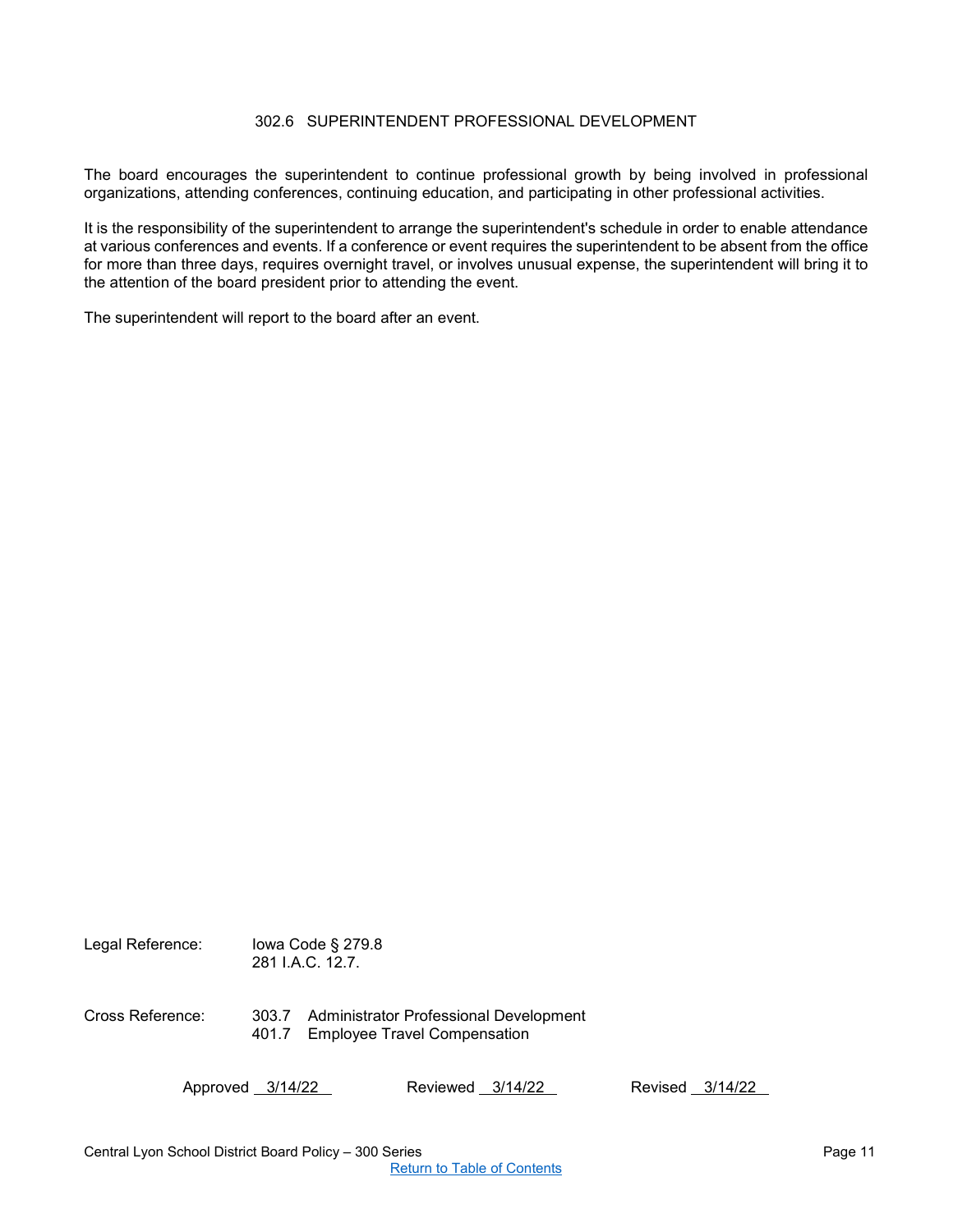## 302.7 SUPERINTENDENT CIVIC ACTIVITIES

<span id="page-11-0"></span>The board encourages the superintendent to be involved in the school district community by belonging to school district community organizations and attending and participating in school district community activities.

It is the responsibility of the superintendent to become involved in school district community activities and events. It is within the discretion of the board to pay annual fees for professional organizations and activities.

Legal Reference: Iowa Code § 279.8

Cross Reference: 302.3 Superintendent Salary and Other Compensation 303.8 Administrator Civic Activities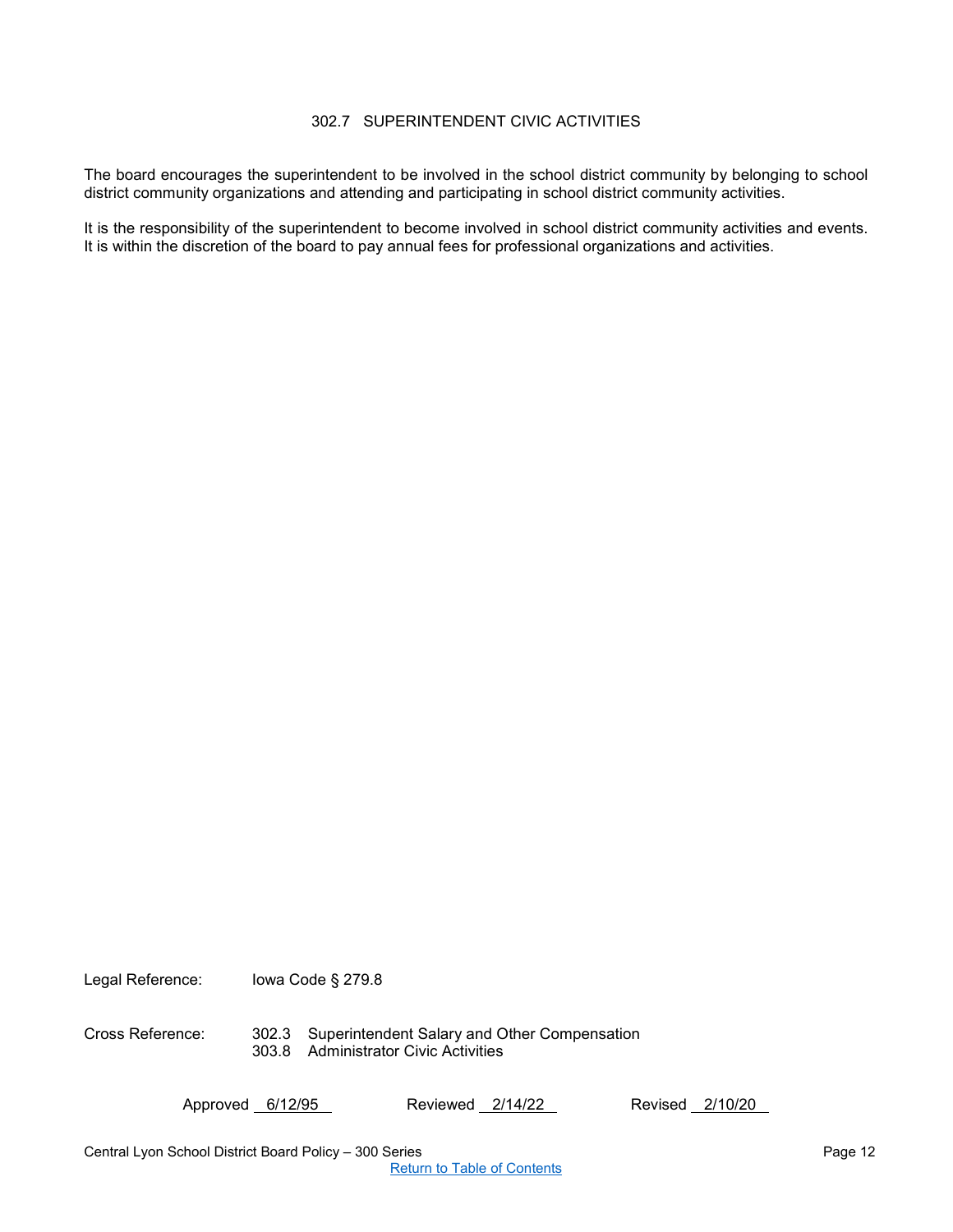## 302.8 SUPERINTENDENT CONSULTING/OUTSIDE EMPLOYMENT

<span id="page-12-0"></span>The superintendent is considered a full-time employee. The board expects the superintendent to give the responsibilities of the position precedence over other employment. The superintendent may accept consulting or outside employment for pay as long as, in the judgment of the board, the work is conducted on the superintendent's personal time and it does not interfere with the performance of the superintendent's duties.

The board reserves the right, however, to request that the superintendent cease the outside employment as a condition of continued employment. The board will give the superintendent thirty days' notice to cease outside employment.

Legal Reference: Iowa Code §§ 279.8, .20.

Cross Reference: 302.2 Superintendent Contract and Contract Nonrenewal 302.4 Superintendent Duties

Approved 2/10/20 Reviewed 2/14/22 Revised 2/10/20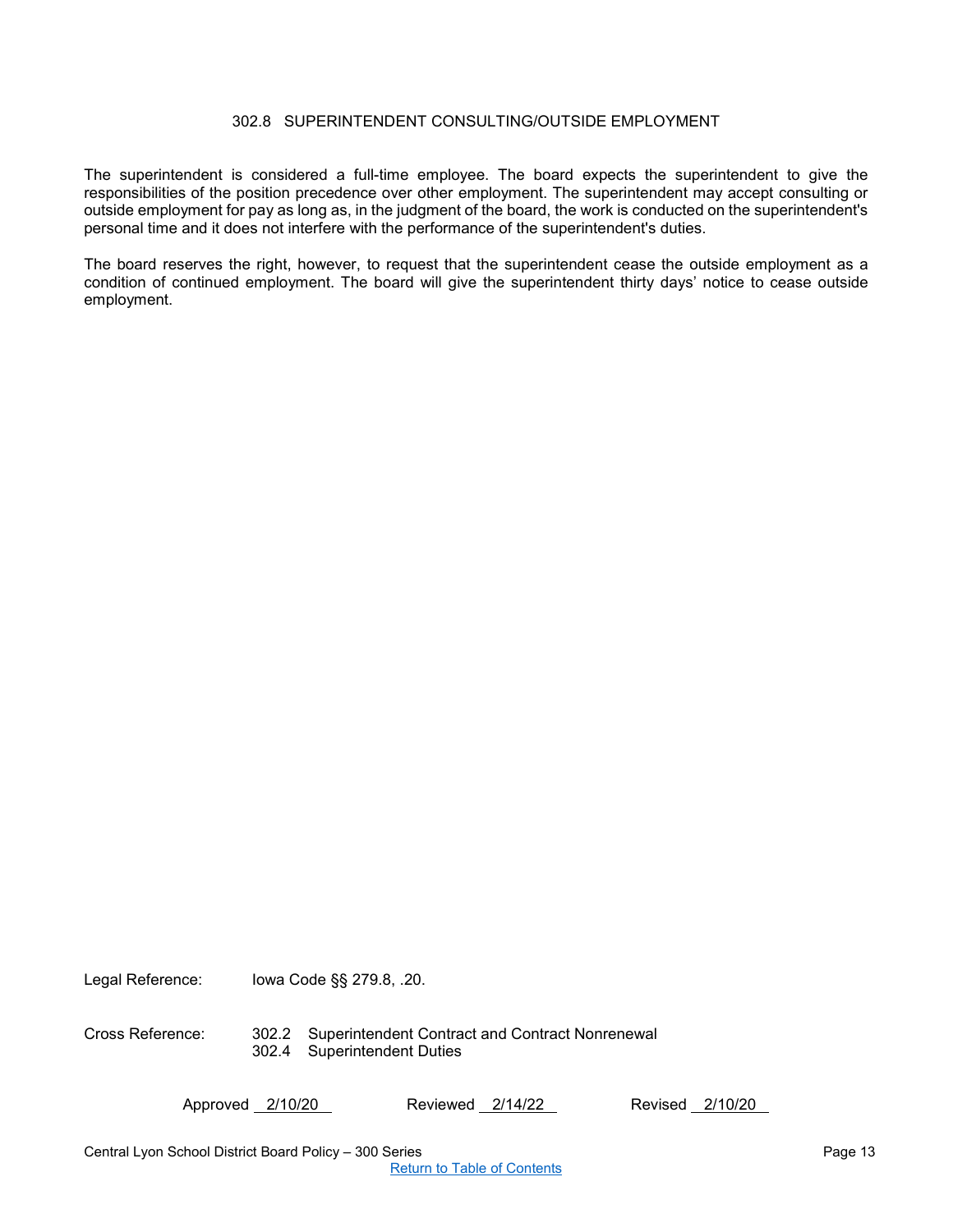## <span id="page-13-1"></span><span id="page-13-0"></span>**303 ADMINISTRATIVE EMPLOYEES**

#### 303.1 ADMINISTRATIVE POSITIONS

The school district will have, in addition to the superintendent, the following administrative positions: Secondary Principal (7-12), Elementary Principal (PS-6), and Activities Director.

These administrators will work closely with the superintendent in the day-to-day operations of the school district.

It is the responsibility of these administrators to uphold board policy, to instill a positive, cooperative environment with employees, and to share their expertise with each other and the board under the management team concept.

Legal Reference: Iowa Code §§ 279.8, .20, .21, .23-.24. 281 I.A.C. 12.4.

Cross Reference: 301 Administrative Structure 303 Administrative Employees

Approved 6/12/95 Reviewed 3/14/22 Revised 3/14/22

Central Lyon School District Board Policy – 300 Series Page 14 November 2006 14

[Return to Table of Contents](#page-0-0)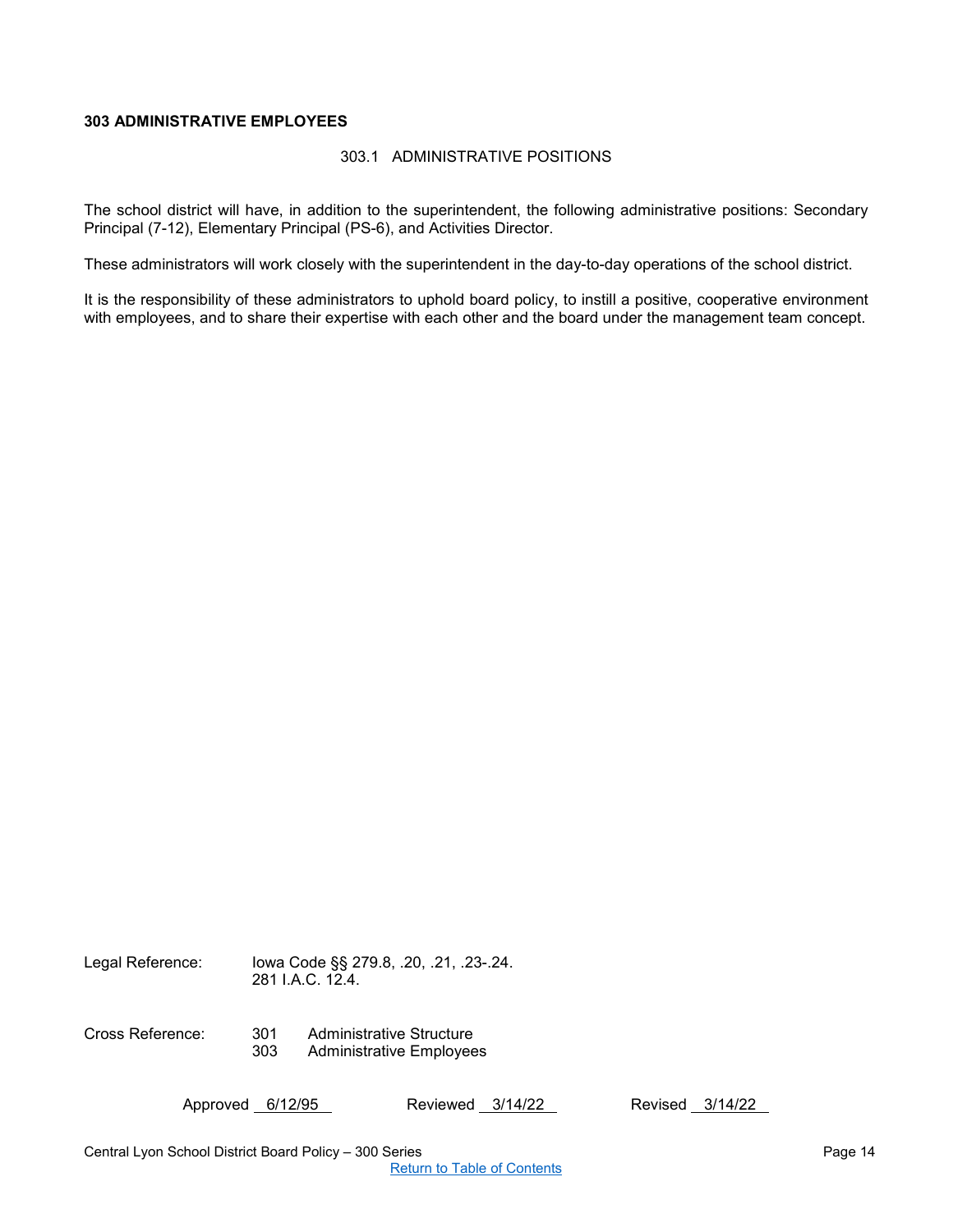## 303.2 ADMINISTRATOR QUALIFICATIONS, RECRUITMENT, APPOINTMENT

<span id="page-14-0"></span>The board will employ building principals and other administrators, in addition to the superintendent, to assist in the daily operations of the school district.

The board will consider applicants who meet or exceed the standards set by the Iowa Department of Education and the qualifications established in the job description for the position. In employing an administrator, the board will consider the qualifications, credentials and records of the applicants without regard to race, color, creed, religion, sex, national origin, age, sexual orientation, gender identity or disability. In keeping with the law, however, the board will consider the veteran status of the applicants. The board will look closely at the training, experience, skill and demonstrated competence of qualified applicants in making its final decision.

In choosing an administrator, the board will also consider the school district's educational philosophy, financial condition, organizational structure, education programs, and other factors deemed relevant by the board.

It is the responsibility of the superintendent to make a recommendation to the board for filling an administrative position, based on the requirements stated in this policy. The board will act only on the superintendent's recommendation.

The board may contract for assistance in the search for administrators.

Legal Reference: Iowa Code §§ 279.8, .21. 281 I.A.C. 12.4.

Cross Reference: 303 Administrative Employees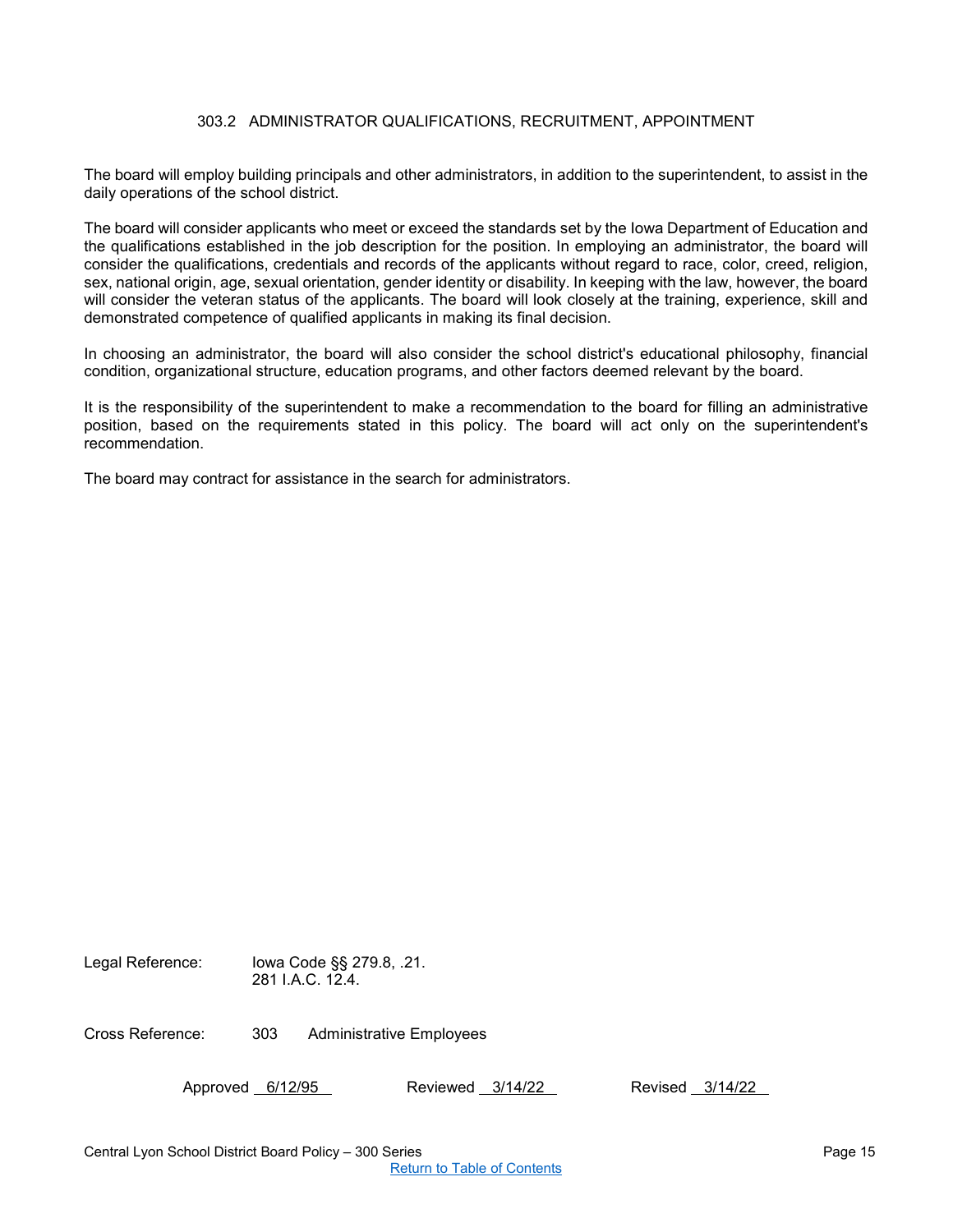## 303.3 ADMINISTRATOR CONTRACT AND CONTRACT NONRENEWAL

<span id="page-15-0"></span>The length of the contract for employment between an administrator and the board will be determined by the board and stated in the contract. The contract will also state the terms of the employment.

The first three consecutive years of a contract issued to a newly employed administrator will be considered a probationary period. The probationary period may be extended for an additional year upon the consent of the administrator. In the event of termination of a probationary or nonprobationary contract, the board will afford the administrator appropriate due process, as required by law. The administrator and board may mutually agree to terminate the administrator's contract.

It is the responsibility of the superintendent to create a contract for each administrative position. The board may issue temporary and nonrenewable contracts in accordance with law.

Administrators who wish to resign, to be released from a contract, or to retire, must comply with applicable law and board policies.

| Legal Reference: | Martin v. Waterloo Community School District, 518 N.W. 2d 381 (lowa 1994).                    |
|------------------|-----------------------------------------------------------------------------------------------|
|                  | Cook v Plainfield Community School District, 301 N.W. 2d 771 (lowa App. 1980).                |
|                  | Board of Education of Fort Madison Community School District v Youel, 282 N.W. 2d 677         |
|                  | (lowa 1979).                                                                                  |
|                  | Briggs v Board of Education of Hinton Community School District, 282 N.W. 2d 740 (lowa 1979). |
|                  | lowa Code $\S$ 279.                                                                           |
|                  | 281 J.A.C. 12.4.                                                                              |
|                  |                                                                                               |
|                  |                                                                                               |

Cross Reference: 303 Administrative Employees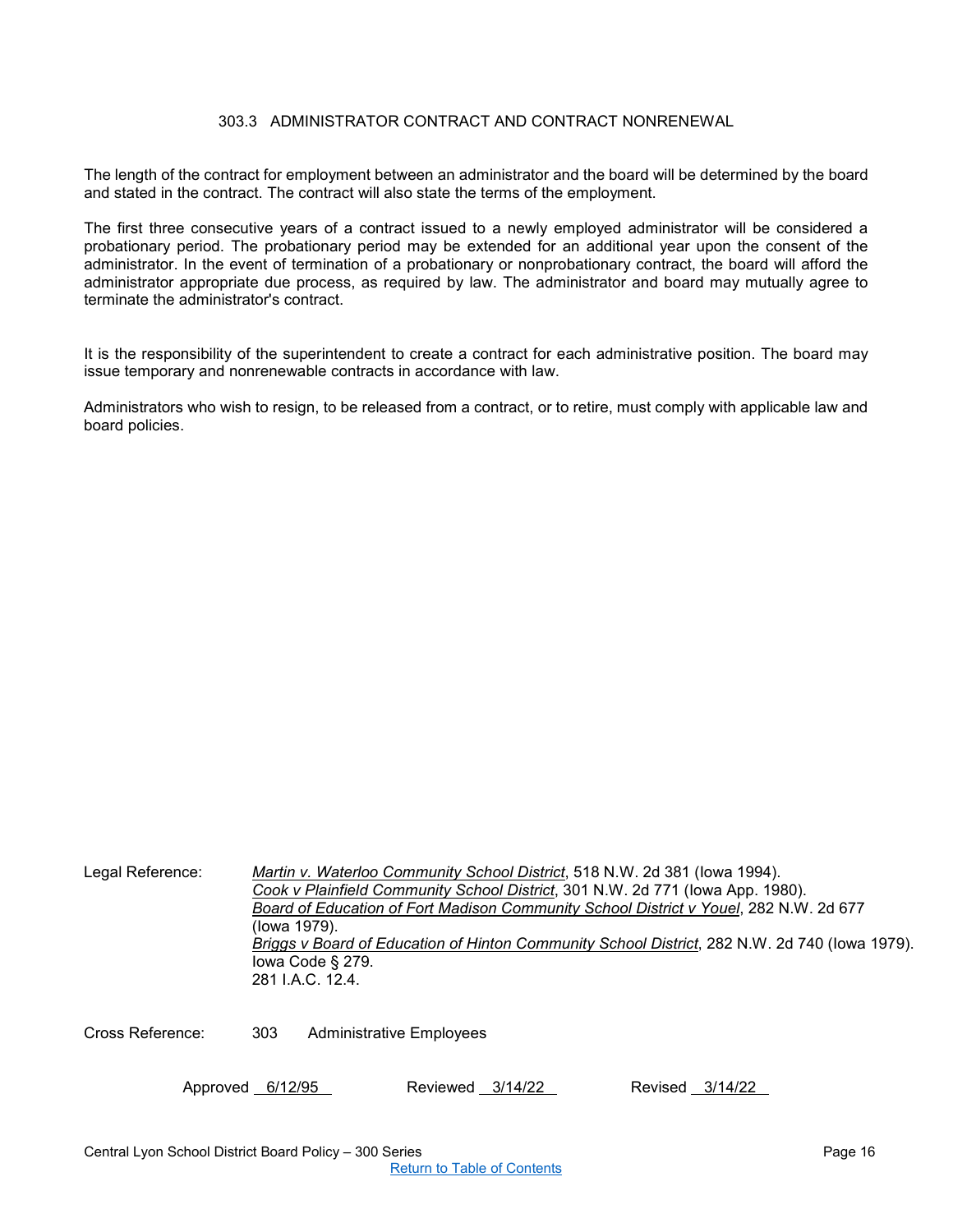## 303.4 ADMINISTRATOR SALARY AND OTHER COMPENSATION

<span id="page-16-0"></span>The board has complete discretion to set the salary of the administrators. It is the responsibility of the board to set the salary and benefits of the administrators at a level that will include consideration of, but not be limited to, the economic condition of the school district and the training, experience, skill, and demonstrated competence of the administrators. The salary will be set at the beginning of each contract period.

In addition to the salary and benefits agreed upon, the administrator's actual and necessary expenses will be paid by the school district when the administrator is performing work-related duties. The board will approve the payment of other benefits or compensation over and above the administrator's contract. Approval of other benefits or items of an administrator's compensation will be included in the records of the board in accordance with board policy.

Legal Reference: Iowa Code § 279.21

Cross Reference: 303 Administrative Employees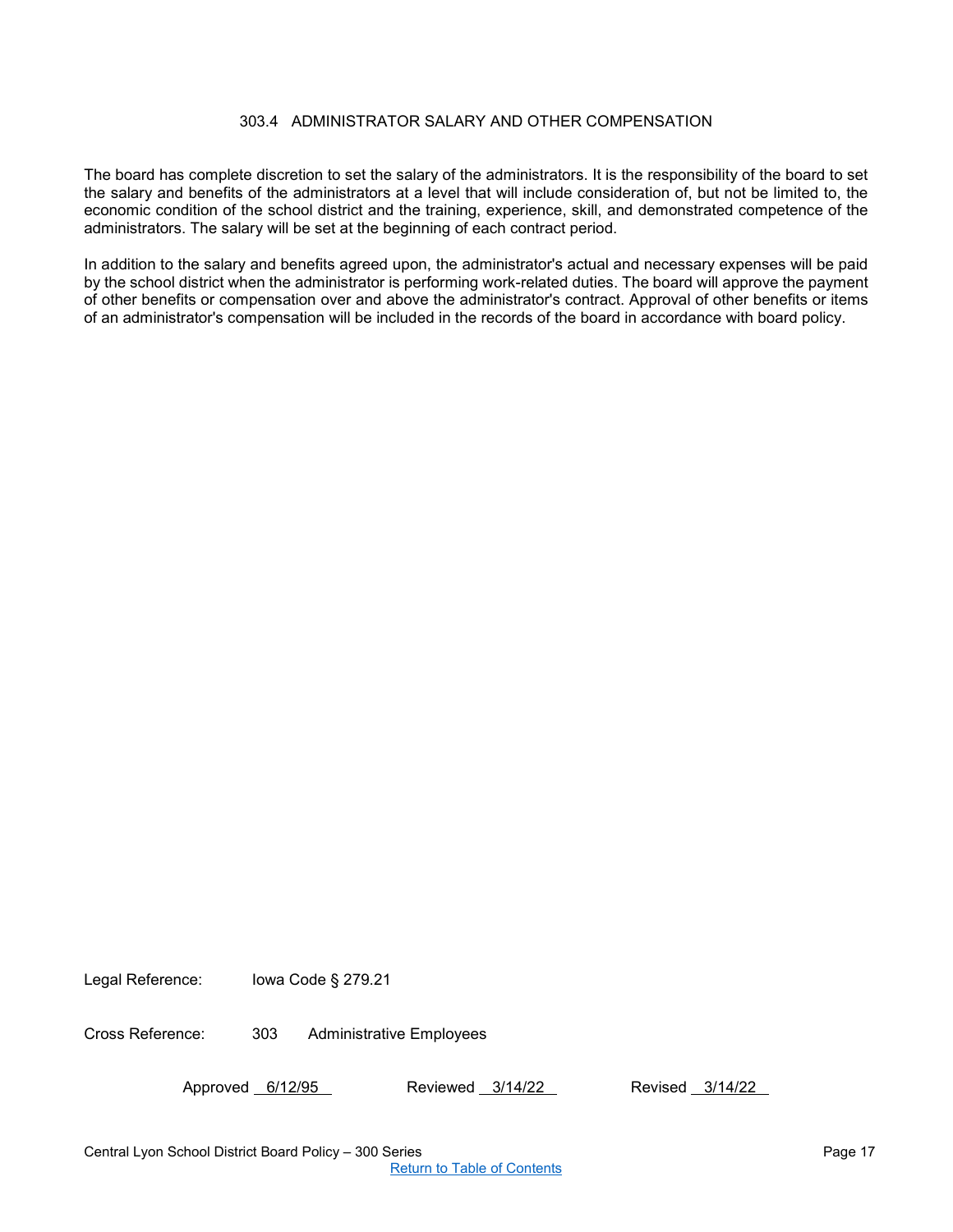## 303.5 ADMINISTRATOR DUTIES

<span id="page-17-0"></span>Administrators will be hired by the board to assist the superintendent in the day-to-day operations of the school district.

Each attendance center will have a building principal responsible for the administration and operation of the attendance center. Each building principal, as chief administrator of the assigned attendance center, is responsible for the building and grounds, for the students and employees assigned to the attendance center, for school activities at the attendance center, for the education program offered in the attendance center, and the budget for the attendance center. The principal is considered the professional advisor to the superintendent in matters pertaining to the attendance center supervised by the principal. Although the principals serve under the direction of the superintendent, duties of the principal may include, but not be limited to the following:

- Cooperate in the general organization and plan of procedure in the school under the principal's supervision;
- Supervision of the teachers in the principal's attendance center;
- Maintain the necessary records for carrying out delegated duties;
- Work with the superintendent in rating, recommending and selecting supervised employees whenever possible;
- Work with the superintendent in determining the education program to be offered and in arranging the schedules. As much of the schedule as possible should be made before school closes for summer vacation. In the matter of courses offered, the final approval rests with the superintendent who is in turn responsible to the board;
- Ensure that proper care is taken of all school books, supplies, materials, equipment, furniture and facilities;
- Instruct teachers to make a complete annual inventory of all school property contained in their individual rooms. This inventory is reviewed and filed with the board secretary;
- Investigate excessive cases of absence or tardiness of students and notify the parents or guardians of unexcused absence or tardiness. All such cases should be reported to the superintendent;
- Make such reports from time to time as the superintendent may require:
- Maintain the regular schedule of school hours established by the board and make no temporary changes in the schedule without the consent of the superintendent;
- Promptly notify the superintendent whenever ventilation, sanitation or heating of the building is unsatisfactory;
- Contribute to the formation and implementation of general policies and procedures of the school;
- Perform such other duties as may be assigned by the superintendent of schools.

This list of duties will not act to limit the board's authority and responsibility over the position of the administrators. In executing these duties and others the board may delegate, the administrators will consider the school district's financial condition as well as the needs of the students in the school district.

| Legal Reference: | lowa Code §§ 279.8, .21, .23A.<br>281 I.A.C. 12.4(5), .4(6), .4(7). |  |                                                      |         |         |  |         |
|------------------|---------------------------------------------------------------------|--|------------------------------------------------------|---------|---------|--|---------|
| Cross Reference: | 301<br>303                                                          |  | Administrative Structure<br>Administrative Employees |         |         |  |         |
| Approved         | 6/12/95                                                             |  | Reviewed                                             | 3/14/22 | Revised |  | 3/14/22 |

| Apploved 0/12/90 | <b>NEVIEWEY JITHILL</b> | <b>NEVISEY</b> 0/14/2 |  |
|------------------|-------------------------|-----------------------|--|
|                  |                         |                       |  |
|                  |                         |                       |  |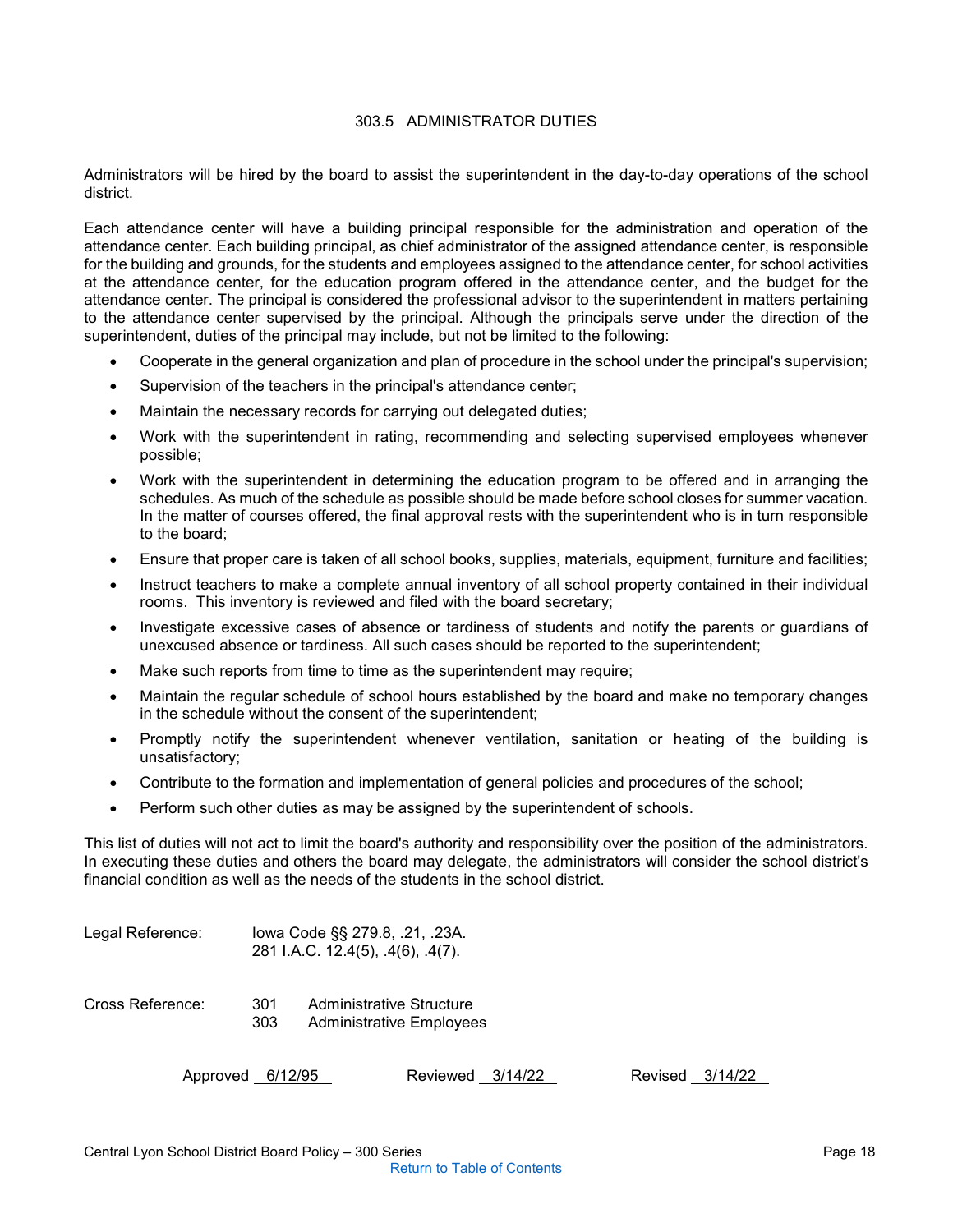## 303.6 ADMINISTRATOR EVALUATION

<span id="page-18-0"></span>The Superintendent will conduct an ongoing process of evaluating the administrators on their skills, abilities, and competence. At a minimum, the Superintendent will formally evaluate the administrators annually. The goal of the formal evaluation process is to ensure that the educational program for the students is carried out, ensure student learning goals of the school district are met, promote growth in effective administrative leadership for the school district, clarify the administrator's role as defined by the board and the superintendent, assess administrator competence in the Iowa Standards for School leaders, ascertain areas in need of improvement, clarify the immediate priorities of the responsibilities listed in the job description, and develop a working relationship between the superintendent and the administrator. This policy supports and does not preclude the ongoing informal evaluation of the administrator's skills, abilities and competence.

The superintendent is responsible for designing an administrator evaluation instrument to assess, among other things, the administrator's competence in meeting the Iowa Standards for School Leaders and the goals of the administrator's individual professional development plan. The formal evaluation will include written criteria related to the job description and the Iowa Standards for School Leaders. The superintendent, after receiving input from the administrators, will present the formal evaluation instrument to the board for approval.

The formal evaluation will also include an opportunity for the administrator and the superintendent to discuss the written criteria, the past year's performance and the future areas of growth. The evaluation is completed by the superintendent, signed by the administrator and filed in the administrator's personnel file.

The principal will be an educational leader who promotes the success of all students by:

- **Mission, Vision and Core Values:** Develop, advocate and enact a shared mission, vision, and core values of high-quality education and academic success and well-being of each student.
- **Ethics and Professional Norms:** Act ethically and according to professional norms to promote each student's academic success and well-being.
- **Equity and Cultural Responsiveness:** Strive for equity of educational opportunity and culturally responsive practices to promote each student's academic success and well-being.
- **Curriculum, Instruction and Assessment:** Develop and support intellectually rigorous and coherent systems of curriculum, instruction and assessment to promote each student's academic success and wellbeing.
- **Community Care and Support for Students:** Cultivate an inclusive, caring and supportive school community that promotes the academic success and well-being of each student.
- **Professional Capacity of School Personnel:** Develop the professional capacity and practice of school personnel to promote each student's academic success and well-being.
- **Professional community for Teachers and Staff:** Foster a professional community of teachers and professional staff to promote each student's academic success and well-being.
- **Meaningful Engagement of Families and Community:** Engage families and the community in meaningful, reciprocal, and mutually beneficial ways to promote each student's academic success and wellbeing.
- **Operations and Management:** Manage school operations and resources to promote each student's academic success and well-being.
- **School Improvement:** Act as an agent of continuous improvement to promote each student's academic success and well-being.

It is the responsibility of the superintendent to conduct a formal evaluation of the probationary administrators and nonprobationary administrators prior to May 15.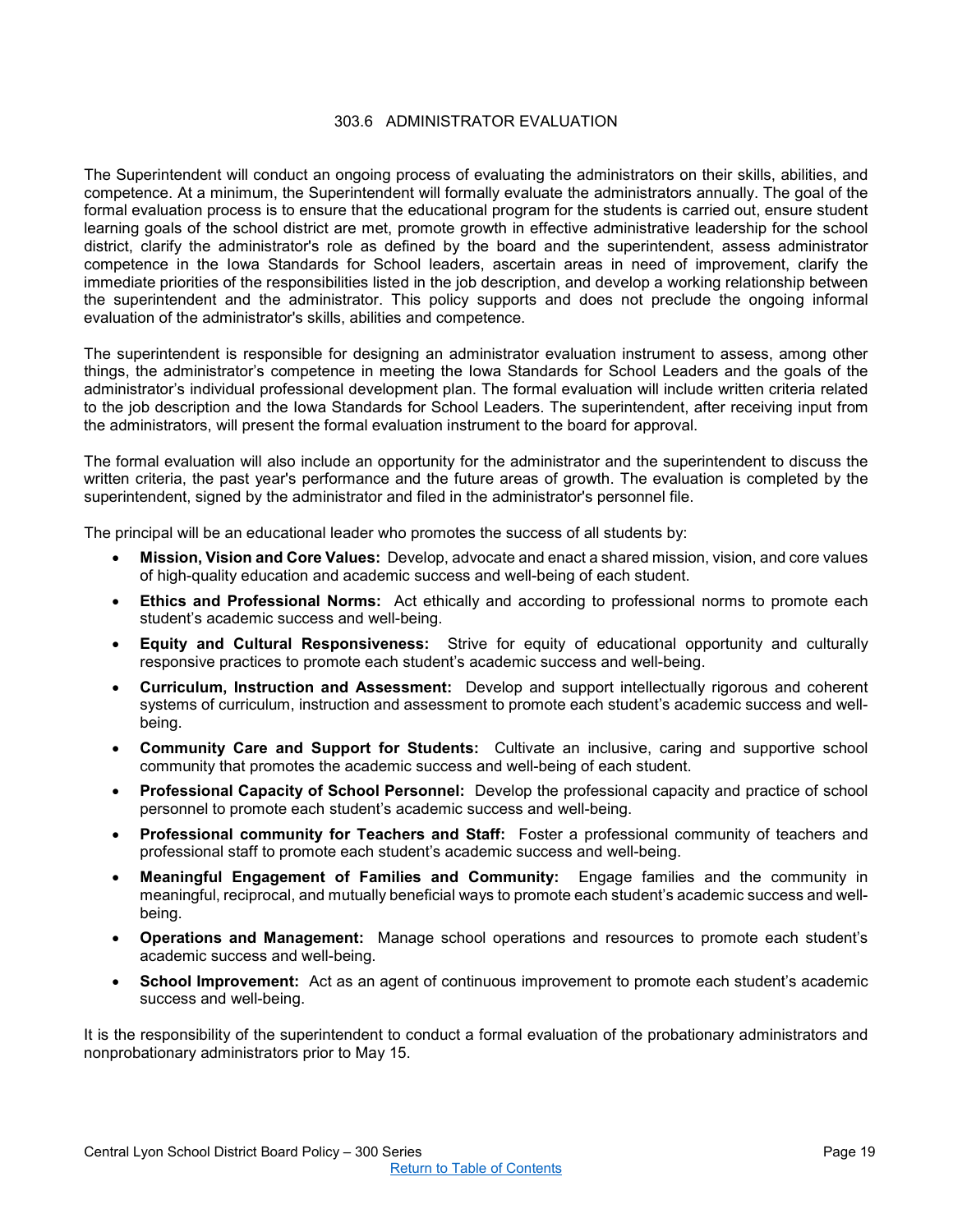Legal Reference: Iowa Code §§ 279.8, .21-.23A. 281 I.A.C. 12.3(3); ch 83.

Cross Reference: 303 Administrative Employees

Approved 6/12/95 Reviewed 4/11/22 Revised 4/11/22

Central Lyon School District Board Policy – 300 Series **Page 20** Assessment Central Lyon School District Board Policy – 300 Series

[Return to Table of Contents](#page-0-0)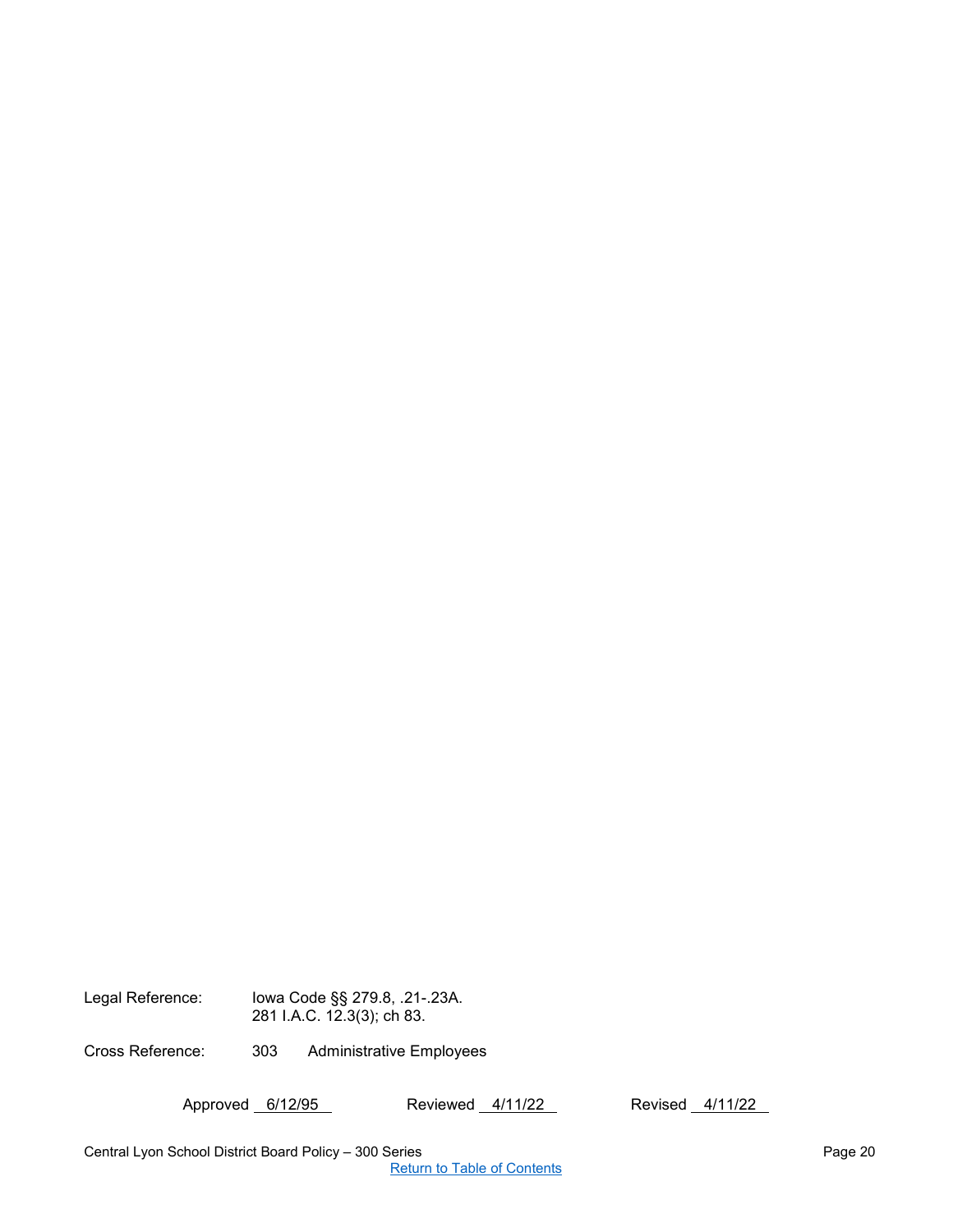## 303.7 ADMINISTRATOR PROFESSIONAL DEVELOPMENT

<span id="page-20-0"></span>The board encourages the administrators to continue their professional growth by becoming involved in professional organizations, attending conferences, continuing their education, and participating in other professional activities.

It is the responsibility of the administrators to arrange their schedules in order to attend various conferences and events in which they are involved. Prior to attendance at an event, the administrator must receive approval from the superintendent. In the case where overnight travel or unusual expense is involved, the superintendent will bring it to the attention of the board prior to the administrator attending the event.

The administrator will report to the superintendent after an event.

| Legal Reference: |                | lowa Code $\S$ 279.8<br>281 J.A.C. 12.7.                                |         |         |
|------------------|----------------|-------------------------------------------------------------------------|---------|---------|
| Cross Reference: | 302.6<br>401.7 | Superintendent Professional Development<br>Employee Travel Compensation |         |         |
| Approved 4/11/22 |                | Reviewed<br>4/11/22                                                     | Revised | 4/11/22 |

Central Lyon School District Board Policy – 300 Series Page 21 [Return to Table of Contents](#page-0-0)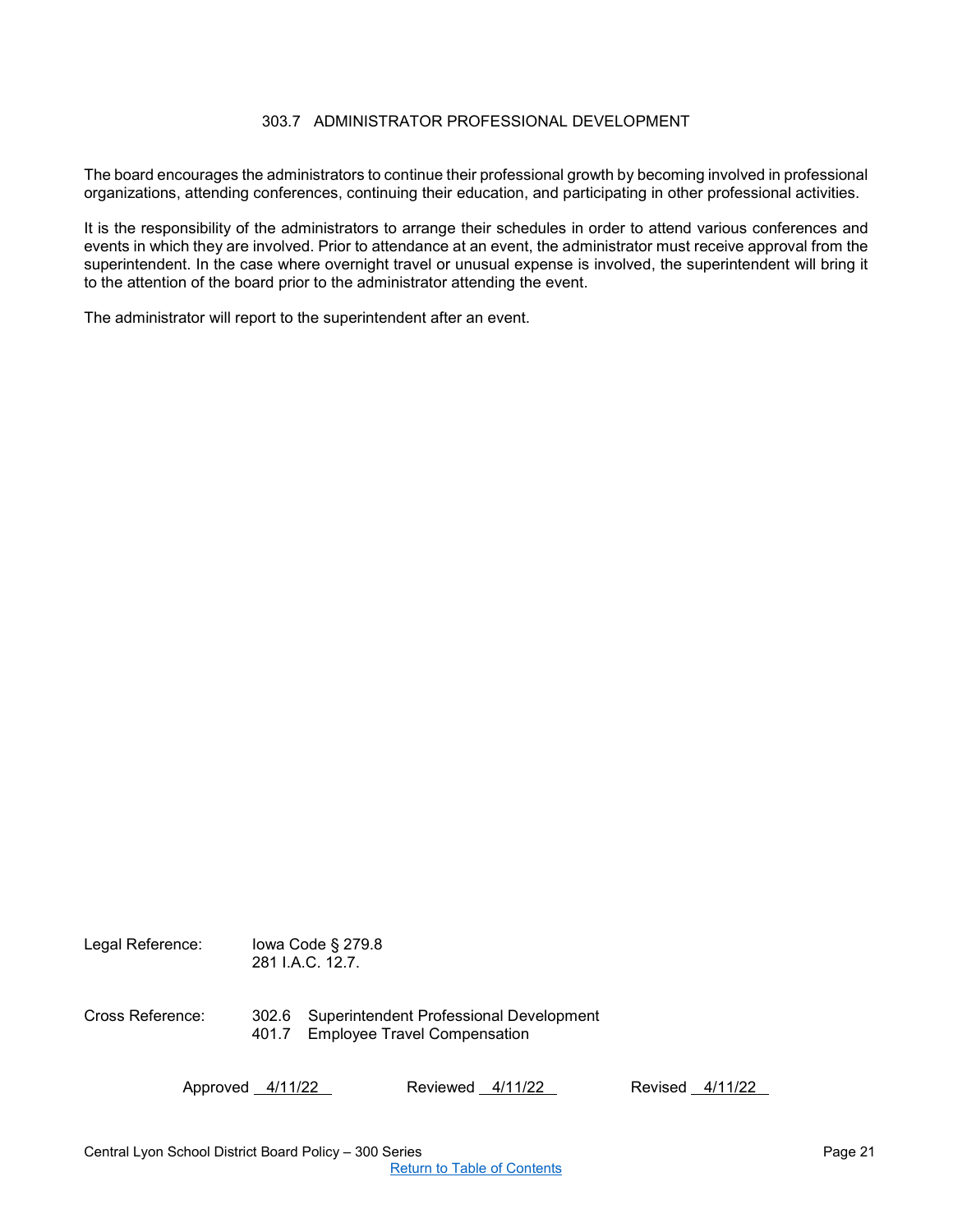## 303.8 ADMINISTRATOR CIVIC ACTIVITIES

The board encourages the administrators to be involved in the school district community by belonging to community organizations and by attending and participating in school district community activities.

It is the responsibility of the administrators to become involved in school district community activities and events. It is within the discretion of the board to pay annual fees for professional organizations and activities.

Legal Reference: Iowa Code § 279.8

Cross Reference: 302.7 Superintendent Civic Activities

Approved 6/12/95 Reviewed 4/11/22 Revised 4/11/22

Central Lyon School District Board Policy – 300 Series Page 22

[Return to Table of Contents](#page-0-0)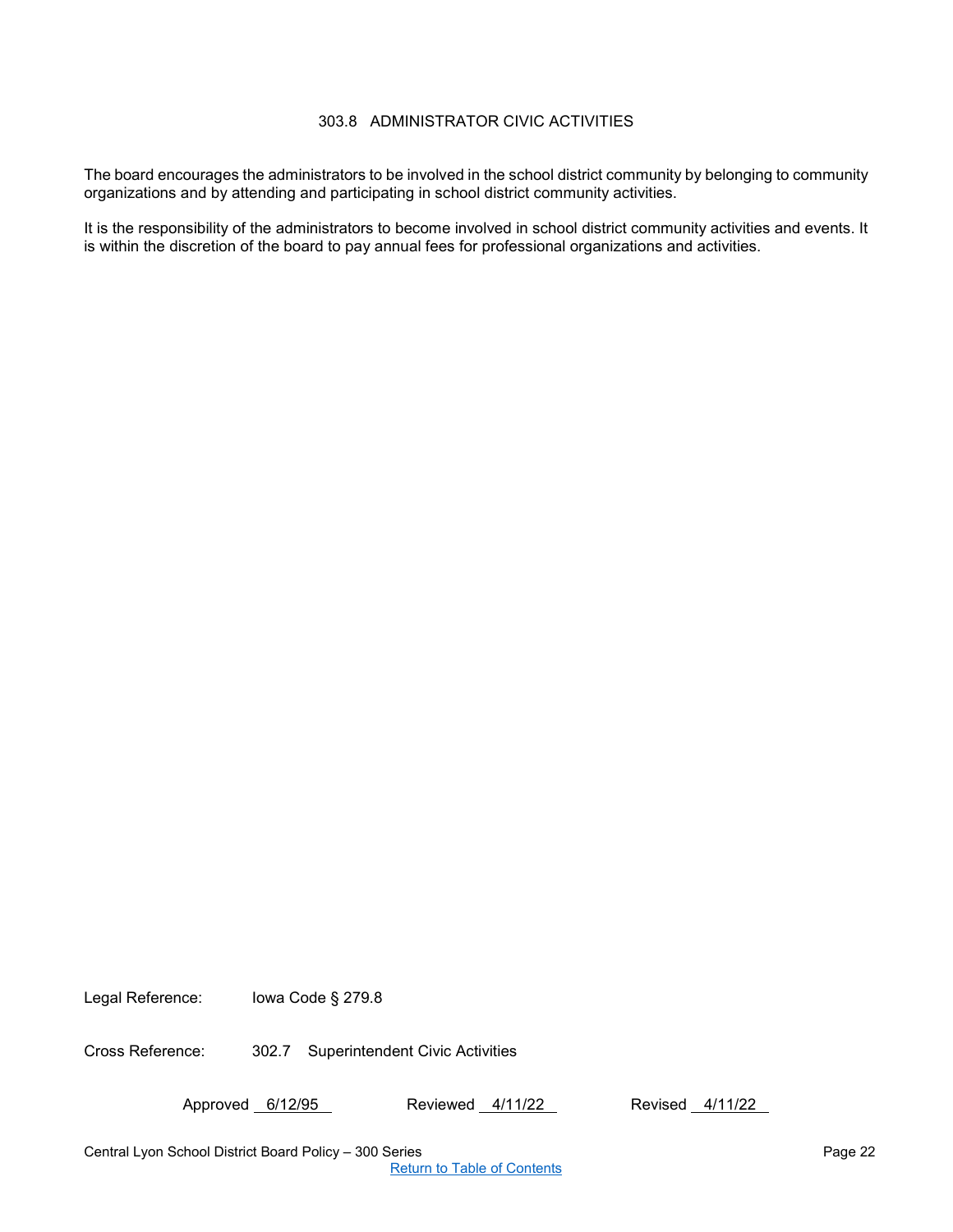## 303.9 ADMINISTRATOR CONSULTING/OUTSIDE EMPLOYMENT

<span id="page-22-0"></span>An administrative position is considered full-time employment. The board expects administrators to give the responsibilities of their positions in the school district precedence over other employment. An administrator may accept consulting or outside employment for pay as long as, in the judgment of the board and the superintendent, the work is conducted on the administrator's personal time and it does not interfere with the performance of the administrative duties contracted by the board.

The board reserves the right, however, to request the administrator cease the outside employment as a condition of continued employment. The board will give the administrator thirty days' notice to cease outside employment.

Legal Reference: Iowa Code §§ 279.8, .21.

Cross Reference: 303.3 Administrator Contract and Contract Nonrenewal 303.5 Administrator Duties

Approved 4/11/22 Reviewed 4/11/22 Revised 4/11/22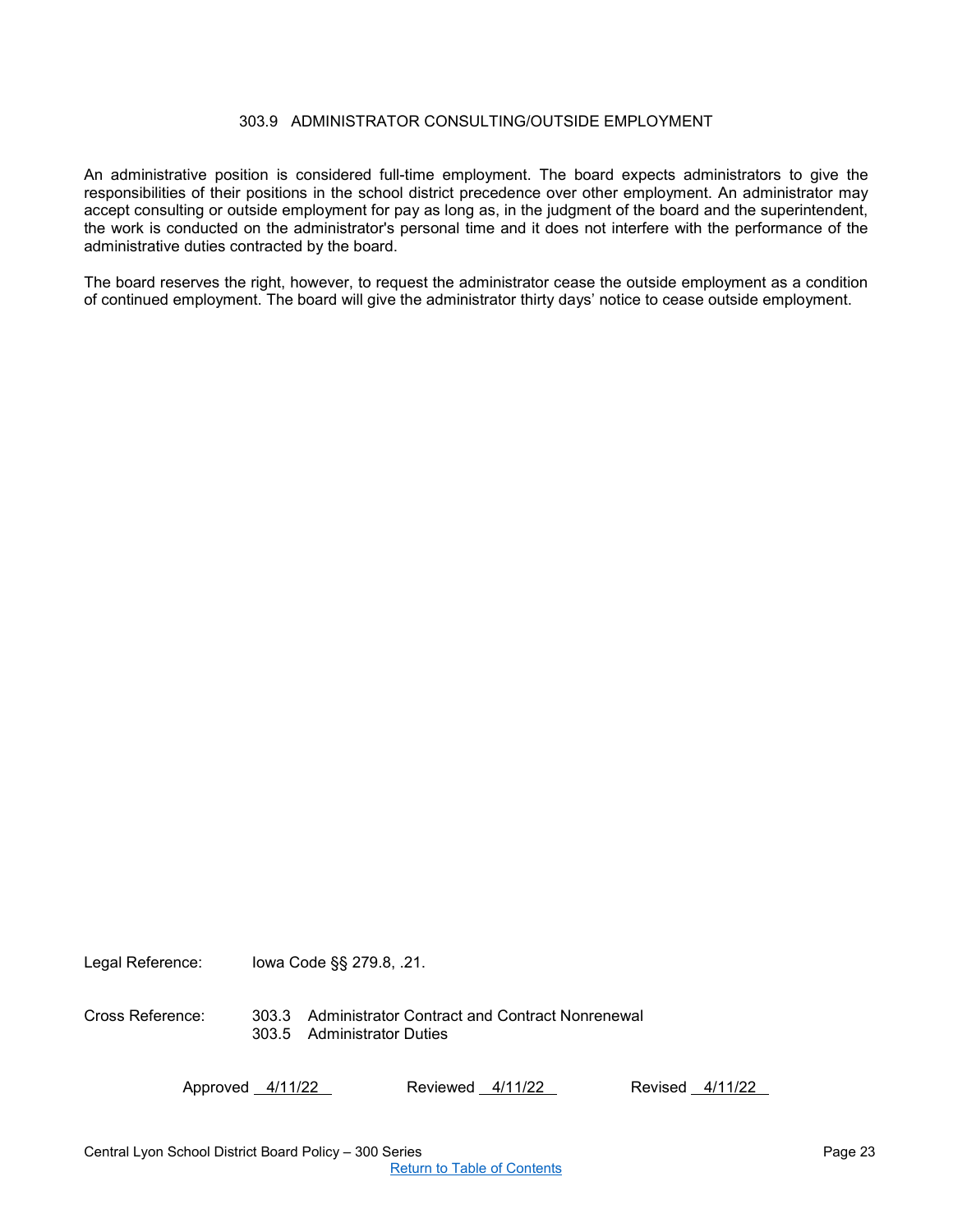## <span id="page-23-1"></span><span id="page-23-0"></span>**304 POLICY IMPLEMENTATION**

## 304.1 DEVELOPMENT AND ENFORCEMENT OF ADMINISTRATIVE REGULATIONS

Administrative regulations may be necessary to implement board policy. It is the responsibility of the superintendent to develop administrative regulations.

In developing the administrative regulations, the superintendent should consult with administrators or others likely to be affected by the regulations. Once the regulations are developed, employees, students and other members of the school district community will be informed in a manner determined by the superintendent.

The board will be kept informed of the administrative regulations utilized and their revisions. The board may review and recommend change of administrative regulations prior to their use in the school district if they are contrary to the intent of board policy.

It is the responsibility of the superintendent to enforce administrative regulations.

Legal Reference: Iowa Code § 279.8

Cross Reference: 209 Board of Directors' Management Procedures 304.2 Monitoring of Administrative Regulations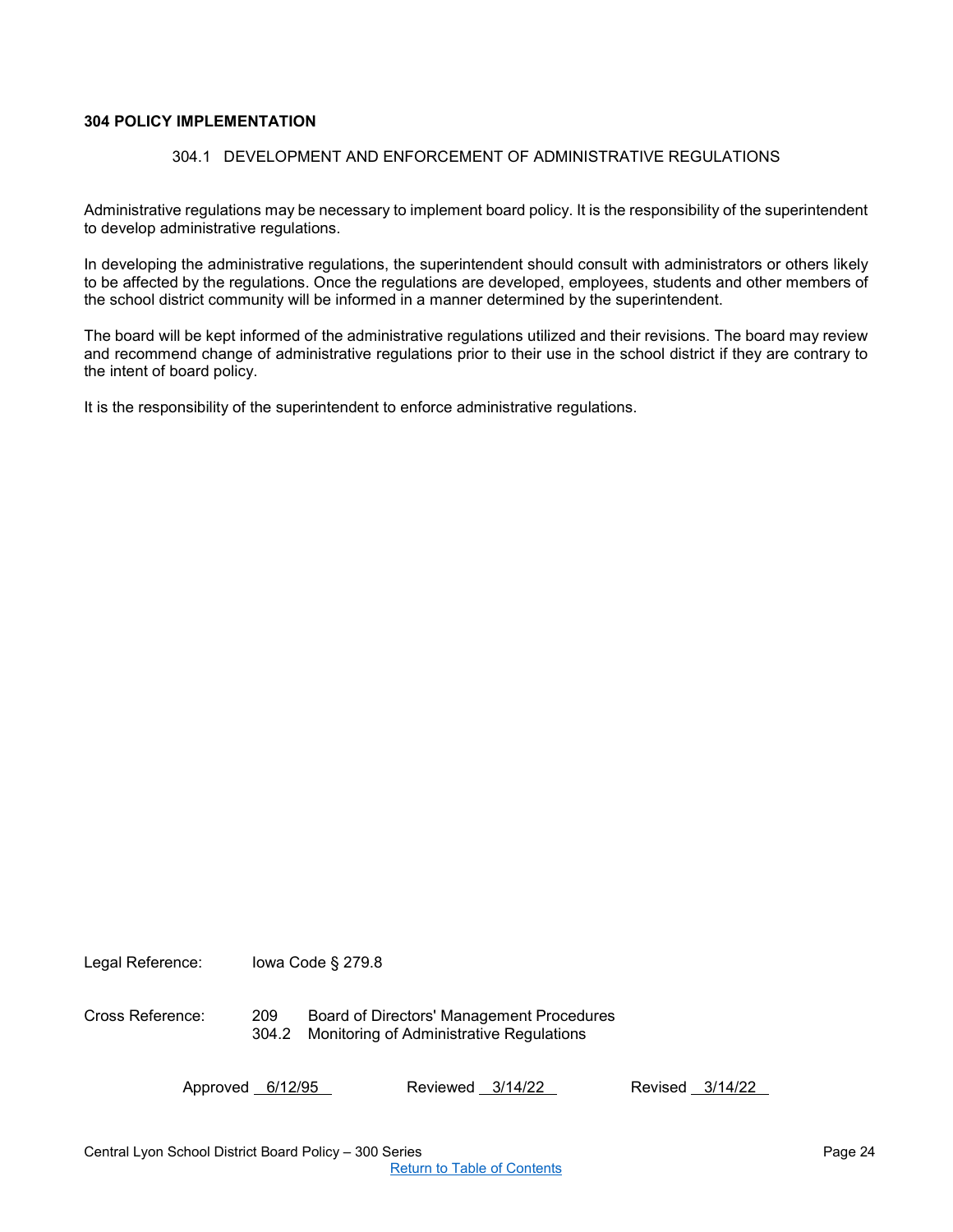## 304.2 MONITORING OF ADMINISTRATIVE REGULATIONS

<span id="page-24-0"></span>The administrative regulations will be monitored and revised when necessary. It is the responsibility of the superintendent to monitor and revise the administrative regulations.

The superintendent may rely on the board, administrators, employees, students, and other members of the school district community to inform the superintendent about the effect of and possible changes in the administrative regulations.

Legal Reference: Iowa Code §§ 279.8, .20.

Cross Reference: 209 Board of Directors' Management Procedures 304.1 Development and Enforcement of Administrative Regulations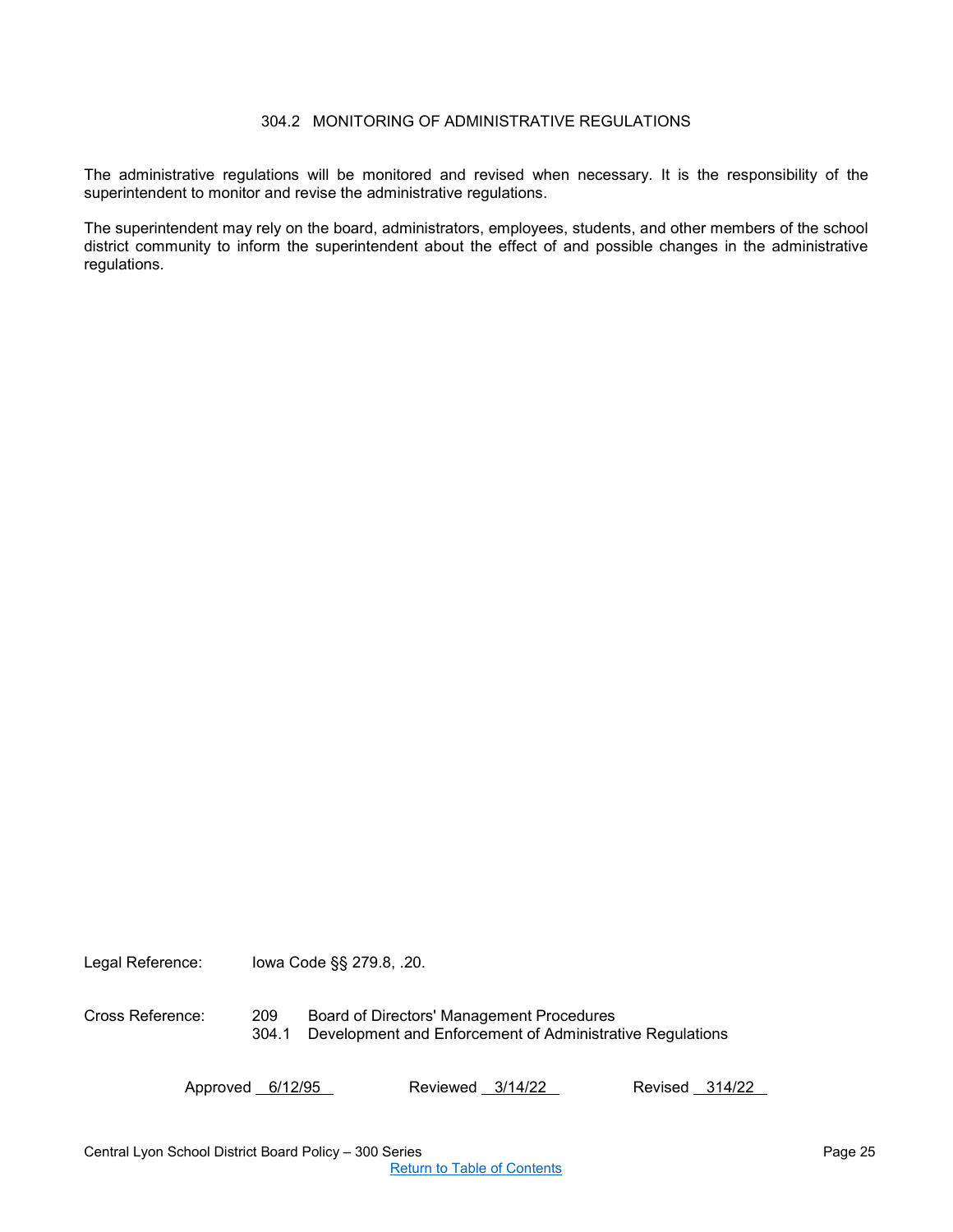## <span id="page-25-0"></span>**305 ADMINISTRATOR CODE OF ETHICS**

Administrators, as part of the educational leadership in the school district community, represent the views of the school district. Their actions, verbal and nonverbal, reflect the attitude and the beliefs of the school district. Therefore, administrators will conduct themselves professionally and in a manner fitting to their position.

Each administrator will follow the code of ethics stated in this policy. Failure to act in accordance with this code of ethics or in a professional manner, in the judgment of the board, will be grounds for discipline up to, and including, discharge.

The professional school administrator:

- Makes the education and well-being of students the fundamental value of all decision making.
- Fulfills all professional duties with honesty and integrity and always acts in a trustworthy and responsible manner.
- Supports the principle of due process and protects the civil and human rights of all individuals.
- Implements local, state and national laws
- Advises the school board and implements the board's policies and administrative rules and regulations
- Pursues appropriate measures to correct those laws, policies, and regulations that are not consistent with sound educational goals or that are not in the best interest of children.
- Avoids using his/her position for personal gain through political, social, religious, economic or other influences.
- Accepts academic degrees or professional certification only from accredited institutions.
- Maintains the standards and seeks to improve the effectiveness of the profession through research and continuing professional development.
- Honors all contracts until fulfillment, release or dissolution mutually agreed upon by all parties.
- Accepts responsibility and accountability for one's own actions and behaviors.
- Commits to serving others above self.

Legal Reference: Iowa Code § 279.8 282 I.A.C. 13. Cross Reference: 404 Employee Conduct and Appearance